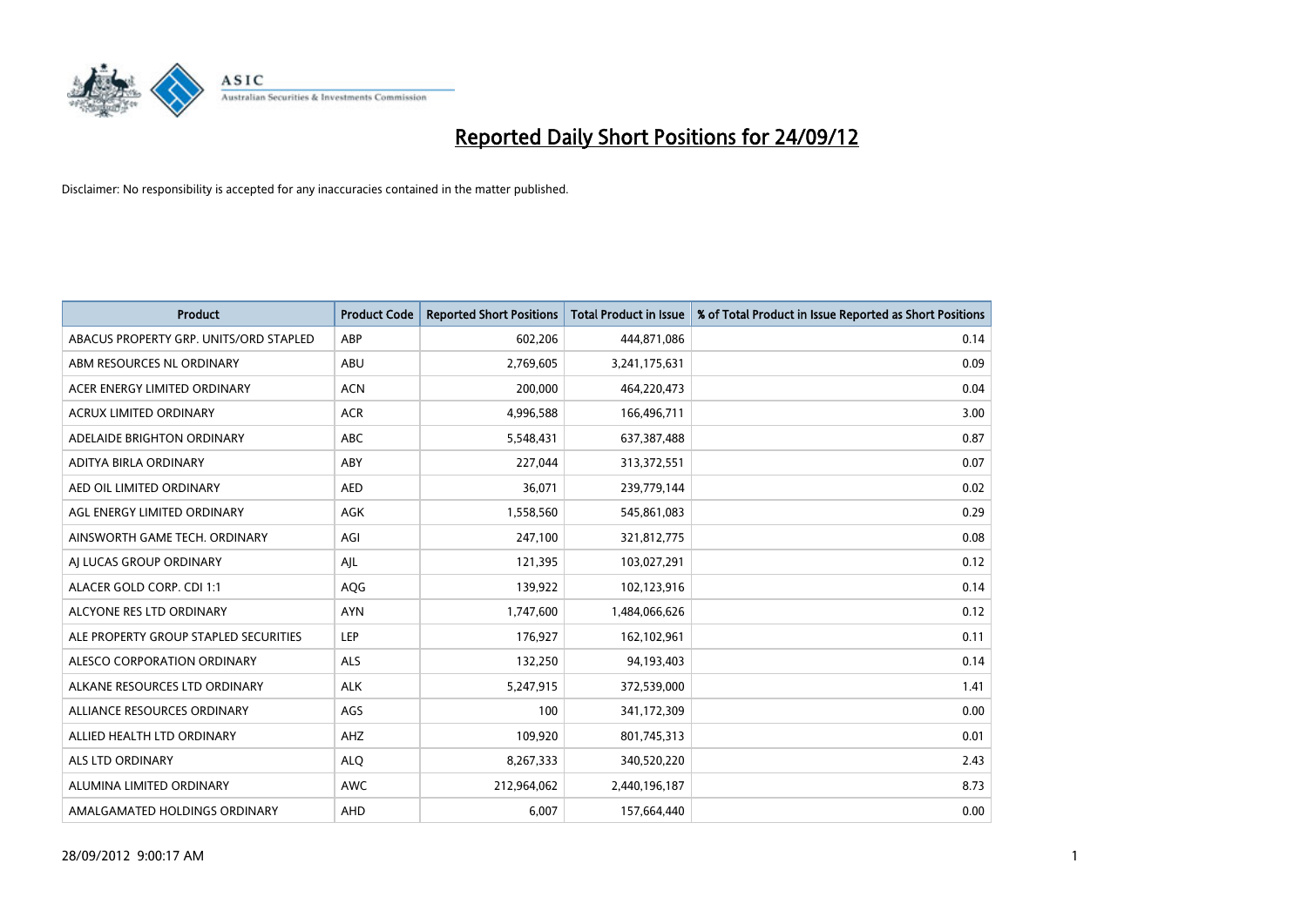

| <b>Product</b>                          | <b>Product Code</b> | <b>Reported Short Positions</b> | <b>Total Product in Issue</b> | % of Total Product in Issue Reported as Short Positions |
|-----------------------------------------|---------------------|---------------------------------|-------------------------------|---------------------------------------------------------|
| AMCOM TELECOMM, ORDINARY                | <b>AMM</b>          | 21,215                          | 244,541,792                   | 0.01                                                    |
| AMCOR LIMITED ORDINARY                  | <b>AMC</b>          | 4,245,674                       | 1,206,684,923                 | 0.35                                                    |
| AMP LIMITED ORDINARY                    | AMP                 | 7,626,702                       | 2,894,931,180                 | 0.26                                                    |
| AMPELLA MINING ORDINARY                 | <b>AMX</b>          | 5,194,109                       | 246,800,493                   | 2.10                                                    |
| ANGLOGOLD ASHANTI CDI 5:1               | AGG                 | 1,000                           | 89,207,765                    | 0.00                                                    |
| ANSELL LIMITED ORDINARY                 | <b>ANN</b>          | 4,309,444                       | 130,745,985                   | 3.30                                                    |
| ANTARES ENERGY LTD ORDINARY             | <b>AZZ</b>          | 319,217                         | 257,000,000                   | 0.12                                                    |
| ANZ BANKING GRP LTD ORDINARY            | ANZ                 | 8,785,131                       | 2,717,289,534                 | 0.32                                                    |
| APA GROUP STAPLED SECURITIES            | <b>APA</b>          | 35,896,132                      | 651,633,068                   | 5.51                                                    |
| APN NEWS & MEDIA ORDINARY               | <b>APN</b>          | 12,460,522                      | 649,010,756                   | 1.92                                                    |
| AQUARIUS PLATINUM. ORDINARY             | <b>AOP</b>          | 16,126,964                      | 472,851,336                   | 3.41                                                    |
| AQUILA RESOURCES ORDINARY               | <b>AQA</b>          | 7,788,616                       | 411,804,442                   | 1.89                                                    |
| ARAFURA RESOURCE LTD ORDINARY           | ARU                 | 5,881,245                       | 396,004,144                   | 1.49                                                    |
| ARB CORPORATION ORDINARY                | <b>ARP</b>          | 35,225                          | 72,481,302                    | 0.05                                                    |
| ARDENT LEISURE GROUP STAPLED SECURITIES | AAD                 | 269,608                         | 380,315,114                   | 0.07                                                    |
| ARISTOCRAT LEISURE ORDINARY             | ALL                 | 21,820,439                      | 550,502,889                   | 3.96                                                    |
| ARRIUM LTD ORDINARY                     | ARI                 | 19,218,916                      | 1,345,665,626                 | 1.43                                                    |
| ASCIANO LIMITED ORDINARY                | <b>AIO</b>          | 4,954,950                       | 975,385,664                   | 0.51                                                    |
| ASG GROUP LIMITED ORDINARY              | <b>ASZ</b>          | 617,289                         | 177, 187, 512                 | 0.35                                                    |
| ASPEN GROUP ORD/UNITS STAPLED           | APZ                 | 5,796,445                       | 600,507,326                   | 0.97                                                    |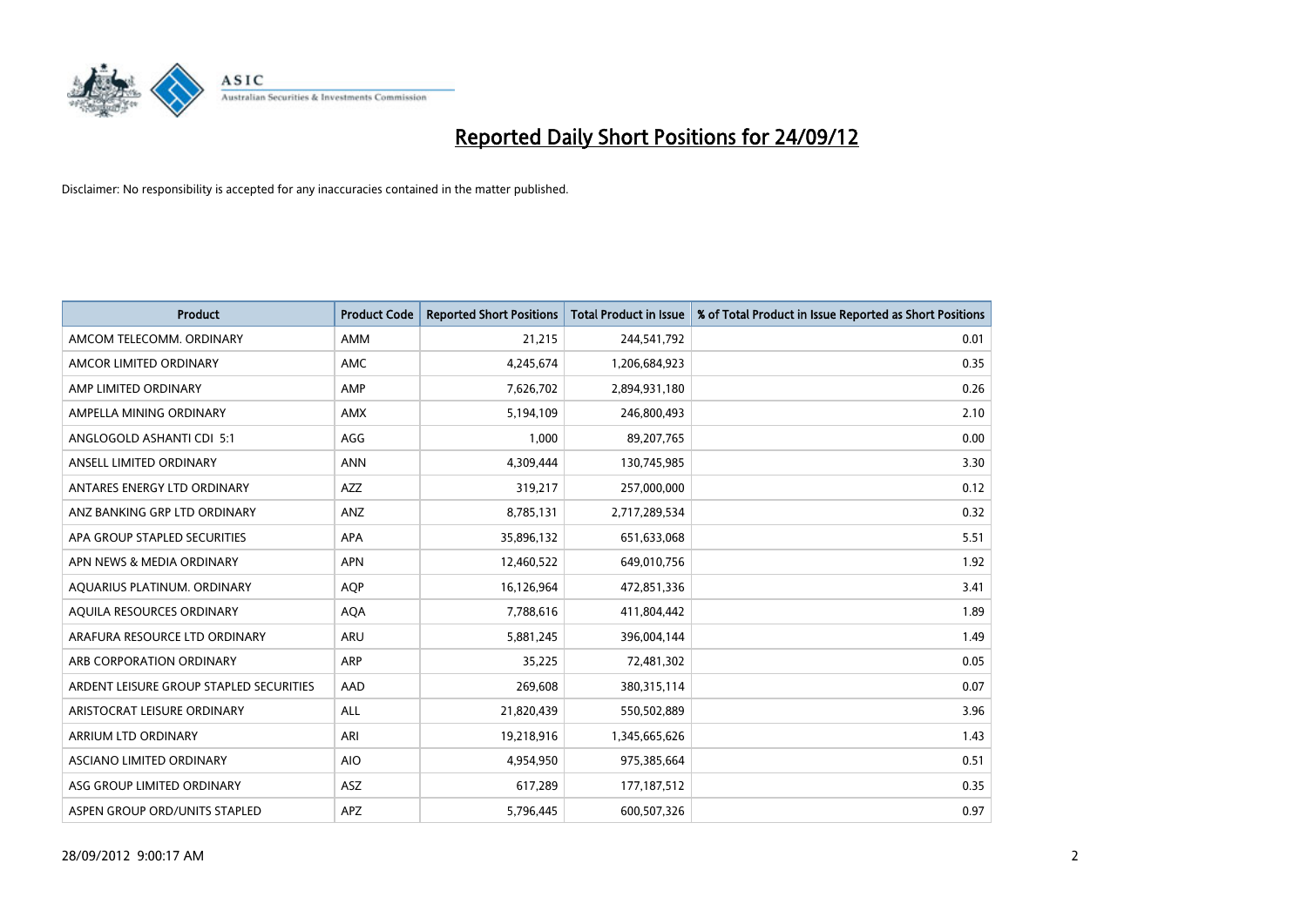

| <b>Product</b>                          | <b>Product Code</b> | <b>Reported Short Positions</b> | <b>Total Product in Issue</b> | % of Total Product in Issue Reported as Short Positions |
|-----------------------------------------|---------------------|---------------------------------|-------------------------------|---------------------------------------------------------|
| ASPIRE MINING LTD ORDINARY              | <b>AKM</b>          | 270,212                         | 620,594,556                   | 0.04                                                    |
| ASTRO JAP PROP GROUP STAPLED SECURITIES | AJA                 | 3,978                           | 58,445,002                    | 0.01                                                    |
| ASX LIMITED ORDINARY                    | <b>ASX</b>          | 3,600,907                       | 175,136,729                   | 2.06                                                    |
| ATLAS IRON LIMITED ORDINARY             | <b>AGO</b>          | 11,658,841                      | 904,580,993                   | 1.29                                                    |
| <b>AURORA OIL &amp; GAS ORDINARY</b>    | <b>AUT</b>          | 7,194,923                       | 447,885,778                   | 1.61                                                    |
| AUSDRILL LIMITED ORDINARY               | ASL                 | 4,438,287                       | 304,630,621                   | 1.46                                                    |
| AUSENCO LIMITED ORDINARY                | AAX                 | 666.669                         | 123,872,665                   | 0.54                                                    |
| AUSGOLD LIMITED ORDINARY                | <b>AUC</b>          | 50,000                          | 151,416,116                   | 0.03                                                    |
| <b>AUSTAL LIMITED ORDINARY</b>          | ASB                 | 139,876                         | 188,193,007                   | 0.07                                                    |
| AUSTIN ENGINEERING ORDINARY             | ANG                 | 254,874                         | 72,314,403                    | 0.35                                                    |
| AUSTRALAND PROPERTY STAPLED SECURITY    | <b>ALZ</b>          | 632,299                         | 576,846,597                   | 0.11                                                    |
| AUSTRALIAN AGRICULT. ORDINARY           | AAC                 | 404,515                         | 312,905,085                   | 0.13                                                    |
| AUSTRALIAN INFRASTR, UNITS/ORDINARY     | <b>AIX</b>          | 3,223,484                       | 620,733,944                   | 0.52                                                    |
| AUSTRALIAN PHARM, ORDINARY              | API                 | 221,817                         | 488,115,883                   | 0.05                                                    |
| AUTOMOTIVE HOLDINGS ORDINARY            | <b>AHE</b>          | 100,034                         | 260,579,682                   | 0.04                                                    |
| AVIENNINGS LIMITED ORDINARY             | <b>AVI</b>          | 175,001                         | 274,588,694                   | 0.06                                                    |
| AWE LIMITED ORDINARY                    | AWE                 | 2,804,058                       | 521,871,941                   | 0.54                                                    |
| AZIMUTH RES LTD ORDINARY                | <b>AZH</b>          | 936,197                         | 418,911,161                   | 0.22                                                    |
| <b>BANDANNA ENERGY ORDINARY</b>         | <b>BND</b>          | 3,688,840                       | 528,481,199                   | 0.70                                                    |
| BANK OF QUEENSLAND. ORDINARY            | <b>BOO</b>          | 8.959.641                       | 308,797,224                   | 2.90                                                    |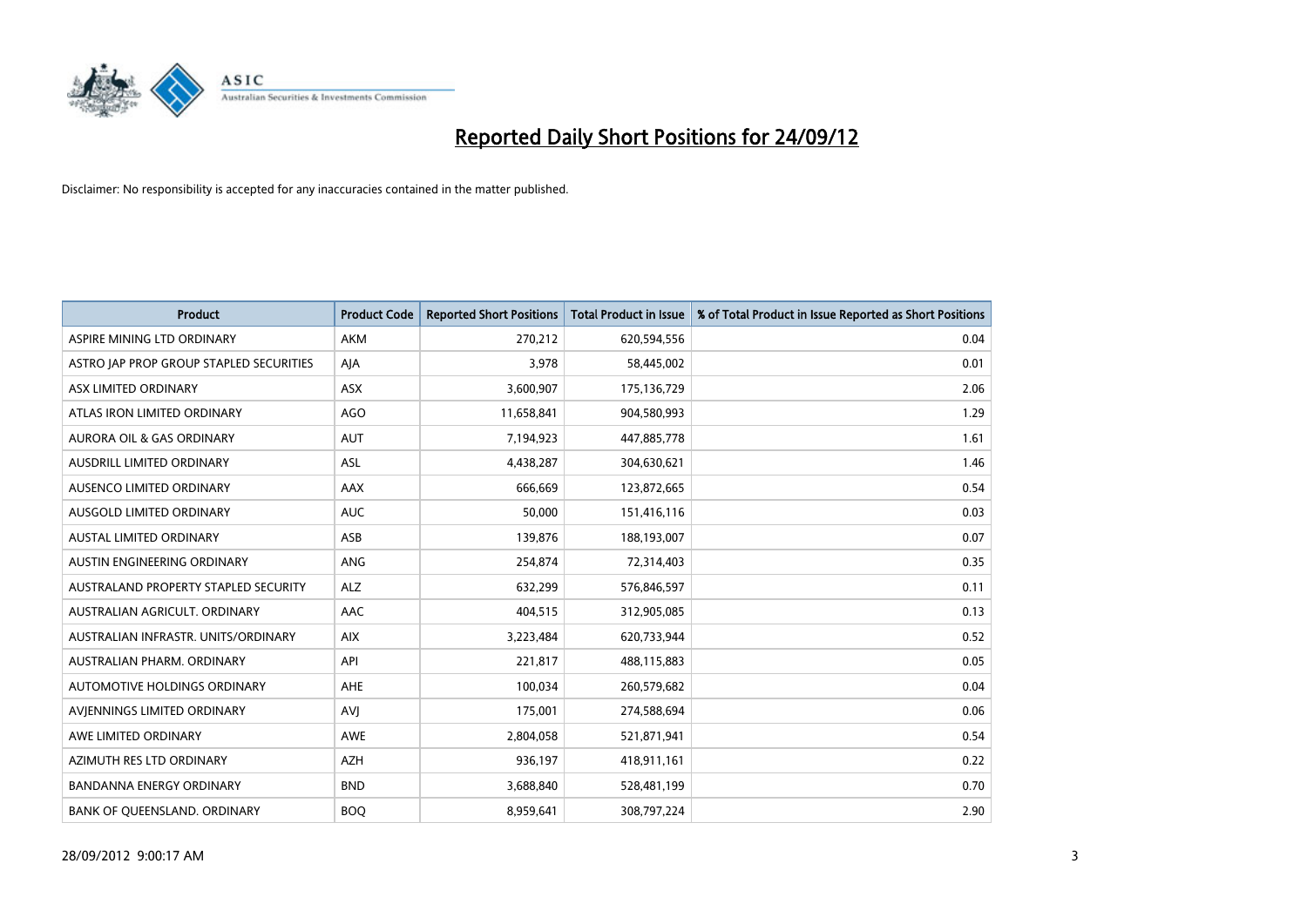

| <b>Product</b>                       | <b>Product Code</b> | <b>Reported Short Positions</b> | <b>Total Product in Issue</b> | % of Total Product in Issue Reported as Short Positions |
|--------------------------------------|---------------------|---------------------------------|-------------------------------|---------------------------------------------------------|
| <b>BANNERMAN RESOURCES ORDINARY</b>  | <b>BMN</b>          | 10.000                          | 302,069,772                   | 0.00                                                    |
| <b>BASE RES LIMITED ORDINARY</b>     | <b>BSE</b>          | 1,195,196                       | 460,440,029                   | 0.26                                                    |
| <b>BATHURST RESOURCES ORDINARY</b>   | <b>BTU</b>          | 43,119,222                      | 696,747,997                   | 6.19                                                    |
| BEACH ENERGY LIMITED ORDINARY        | <b>BPT</b>          | 25,259,878                      | 1,256,183,762                 | 2.01                                                    |
| BEADELL RESOURCE LTD ORDINARY        | <b>BDR</b>          | 14,131,551                      | 724,704,752                   | 1.95                                                    |
| BENDIGO AND ADELAIDE ORDINARY        | <b>BEN</b>          | 9,523,609                       | 396,683,741                   | 2.40                                                    |
| BERKELEY RESOURCES ORDINARY          | <b>BKY</b>          | 179,246                         | 179,393,273                   | 0.10                                                    |
| <b>BHP BILLITON LIMITED ORDINARY</b> | <b>BHP</b>          | 10,344,104                      | 3,211,691,105                 | 0.32                                                    |
| <b>BILLABONG ORDINARY</b>            | <b>BBG</b>          | 1,498,715                       | 478,944,292                   | 0.31                                                    |
| <b>BIOTA HOLDINGS ORDINARY</b>       | <b>BTA</b>          | 419,374                         | 182,763,651                   | 0.23                                                    |
| <b>BLACKTHORN RESOURCES ORDINARY</b> | <b>BTR</b>          | 356,830                         | 164,285,950                   | 0.22                                                    |
| BLUESCOPE STEEL LTD ORDINARY         | <b>BSL</b>          | 22,886,653                      | 3,349,185,247                 | 0.68                                                    |
| <b>BOART LONGYEAR ORDINARY</b>       | <b>BLY</b>          | 7,046,746                       | 461,163,412                   | 1.53                                                    |
| BORAL LIMITED, ORDINARY              | <b>BLD</b>          | 44,354,321                      | 758,572,140                   | 5.85                                                    |
| <b>BRADKEN LIMITED ORDINARY</b>      | <b>BKN</b>          | 5,558,293                       | 169,240,662                   | 3.28                                                    |
| <b>BRAMBLES LIMITED ORDINARY</b>     | <b>BXB</b>          | 3,266,797                       | 1,555,204,787                 | 0.21                                                    |
| BREVILLE GROUP LTD ORDINARY          | <b>BRG</b>          | 115,588                         | 130,095,322                   | 0.09                                                    |
| <b>BRICKWORKS LIMITED ORDINARY</b>   | <b>BKW</b>          | 12,900                          | 147,567,333                   | 0.01                                                    |
| BT INVESTMENT MNGMNT ORDINARY        | <b>BTT</b>          | 350,465                         | 267,906,977                   | 0.13                                                    |
| BUCCANEER ENERGY LTD ORDINARY        | <b>BCC</b>          | 3,300,662                       | 1,321,445,371                 | 0.25                                                    |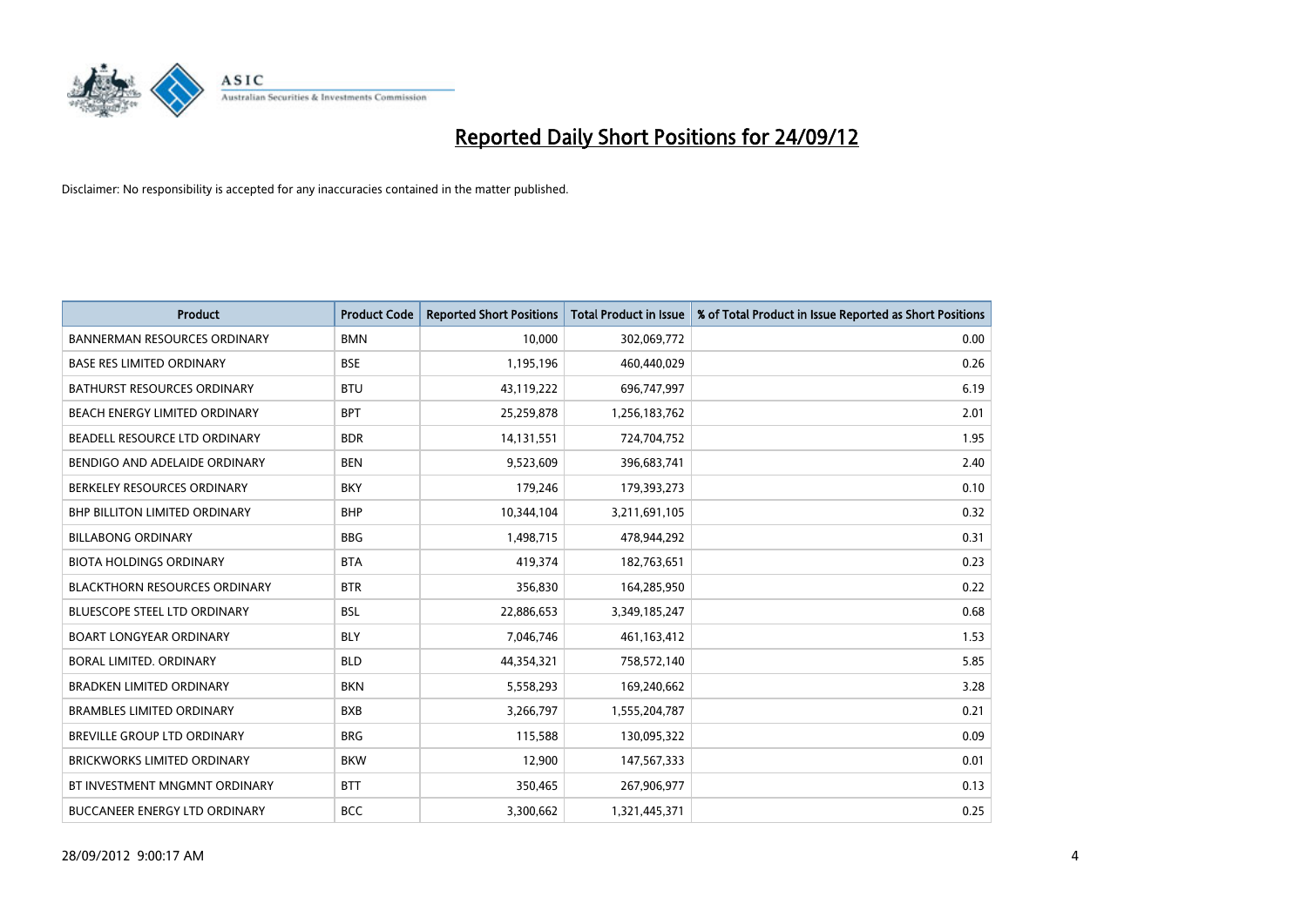

| <b>Product</b>                           | <b>Product Code</b> | <b>Reported Short Positions</b> | <b>Total Product in Issue</b> | % of Total Product in Issue Reported as Short Positions |
|------------------------------------------|---------------------|---------------------------------|-------------------------------|---------------------------------------------------------|
| <b>BURU ENERGY ORDINARY</b>              | <b>BRU</b>          | 10,142,589                      | 251,032,144                   | 4.04                                                    |
| <b>BWP TRUST ORDINARY UNITS</b>          | <b>BWP</b>          | 4,285,213                       | 533,645,790                   | 0.80                                                    |
| CABCHARGE AUSTRALIA ORDINARY             | CAB                 | 4,964,121                       | 120,430,683                   | 4.12                                                    |
| CALIBRE GROUP LTD ORDINARY               | <b>CGH</b>          | 252,799                         | 293,192,506                   | 0.09                                                    |
| CALTEX AUSTRALIA ORDINARY                | <b>CTX</b>          | 3,311,195                       | 270,000,000                   | 1.23                                                    |
| CAPE LAMBERT RES LTD ORDINARY            | <b>CFE</b>          | 415,871                         | 689,108,792                   | 0.06                                                    |
| CARABELLA RES LTD ORDINARY               | <b>CLR</b>          | 276.714                         | 133,642,797                   | 0.21                                                    |
| <b>CARBON ENERGY ORDINARY</b>            | <b>CNX</b>          | 48,071                          | 776,306,566                   | 0.01                                                    |
| CARDNO LIMITED ORDINARY                  | CDD                 | 1,694,411                       | 138,578,044                   | 1.22                                                    |
| CARNARVON PETROLEUM ORDINARY             | <b>CVN</b>          | 1,126,156                       | 694,644,634                   | 0.16                                                    |
| CARSALES.COM LTD ORDINARY                | <b>CRZ</b>          | 15,618,586                      | 235,089,159                   | 6.64                                                    |
| CENTRO RETAIL AUST ORD/UNIT STAPLED SEC  | <b>CRF</b>          | 17,746,813                      | 1,427,391,696                 | 1.24                                                    |
| CERAMIC FUEL CELLS ORDINARY              | <b>CFU</b>          | 5,464                           | 1,366,298,863                 | 0.00                                                    |
| CFS RETAIL TRUST GRP STAPLED SECURITIES  | <b>CFX</b>          | 51,115,452                      | 2,828,495,659                 | 1.81                                                    |
| CGA MINING LIMITED ORDINARY              | <b>CGX</b>          | 5,211                           | 337,865,726                   | 0.00                                                    |
| CHALLENGER DIV.PRO. STAPLED UNITS        | <b>CDI</b>          | 14,791                          | 214,101,013                   | 0.01                                                    |
| <b>CHALLENGER INFRAST, STAPLED UNITS</b> | <b>CIF</b>          | 598,964                         | 316,223,785                   | 0.19                                                    |
| <b>CHALLENGER LIMITED ORDINARY</b>       | <b>CGF</b>          | 9,156,687                       | 544,652,710                   | 1.68                                                    |
| CHARTER HALL GROUP STAPLED US PROHIBIT.  | <b>CHC</b>          | 120,606                         | 298,546,321                   | 0.04                                                    |
| <b>CHARTER HALL RETAIL UNITS</b>         | <b>COR</b>          | 659.441                         | 299.628.571                   | 0.22                                                    |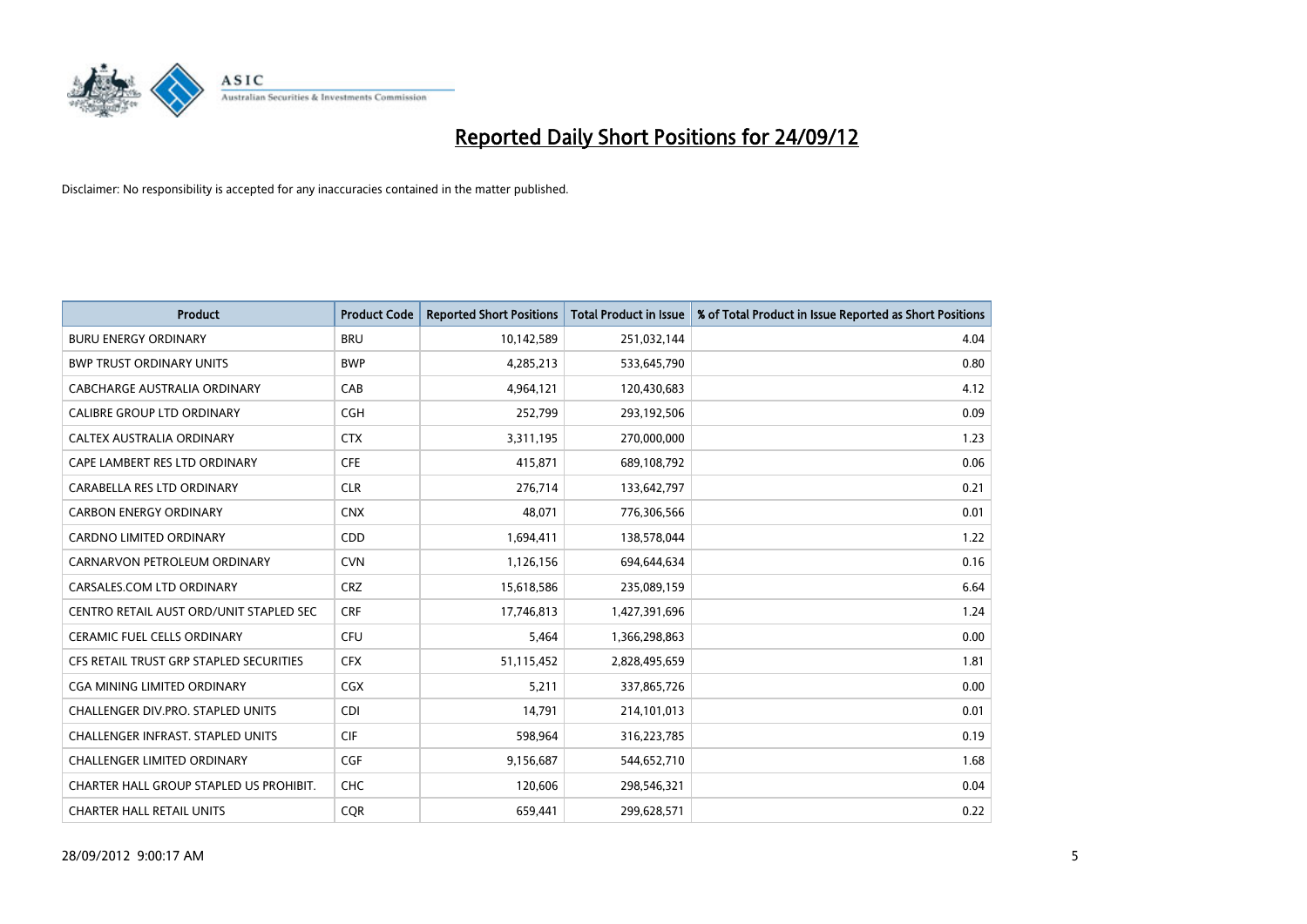

| <b>Product</b>                          | <b>Product Code</b> | <b>Reported Short Positions</b> | <b>Total Product in Issue</b> | % of Total Product in Issue Reported as Short Positions |
|-----------------------------------------|---------------------|---------------------------------|-------------------------------|---------------------------------------------------------|
| <b>CHORUS LIMITED ORDINARY</b>          | <b>CNU</b>          | 968,951                         | 385,082,123                   | 0.25                                                    |
| CITIGOLD CORP LTD ORDINARY              | <b>CTO</b>          | 1,055,317                       | 1,238,622,051                 | 0.09                                                    |
| <b>CLOUGH LIMITED ORDINARY</b>          | <b>CLO</b>          | 172,360                         | 773,989,006                   | 0.02                                                    |
| <b>CNPR GRP UNITS/ORD STAPLED</b>       | <b>CNP</b>          | 2,537                           | 972,414,514                   | 0.00                                                    |
| COAL OF AFRICA LTD ORDINARY             | <b>CZA</b>          | 503,604                         | 800,951,034                   | 0.06                                                    |
| <b>COALSPUR MINES LTD ORDINARY</b>      | CPL                 | 13,292,708                      | 620,729,899                   | 2.14                                                    |
| <b>COBAR CONSOLIDATED ORDINARY</b>      | CCU                 | 909.089                         | 230,908,871                   | 0.39                                                    |
| COCA-COLA AMATIL ORDINARY               | <b>CCL</b>          | 4,291,244                       | 761,319,007                   | 0.56                                                    |
| COCHLEAR LIMITED ORDINARY               | <b>COH</b>          | 4,800,283                       | 56,972,605                    | 8.43                                                    |
| <b>COCKATOO COAL ORDINARY</b>           | <b>COK</b>          | 14,322,569                      | 1,016,746,908                 | 1.41                                                    |
| <b>COLLINS FOODS LTD ORDINARY</b>       | <b>CKF</b>          | 23,670                          | 93,000,003                    | 0.03                                                    |
| COMMONWEALTH BANK, ORDINARY             | <b>CBA</b>          | 18,153,278                      | 1,592,154,780                 | 1.14                                                    |
| <b>COMMONWEALTH PROP ORDINARY UNITS</b> | <b>CPA</b>          | 18,351,903                      | 2,347,003,413                 | 0.78                                                    |
| <b>COMPASS RESOURCES ORDINARY</b>       | <b>CMR</b>          | 7,472                           | 1,403,744,100                 | 0.00                                                    |
| <b>COMPUTERSHARE LTD ORDINARY</b>       | CPU                 | 7,315,710                       | 555,664,059                   | 1.32                                                    |
| CONSOLIDATED MEDIA. ORDINARY            | <b>CMI</b>          | 60,142                          | 561,834,996                   | 0.01                                                    |
| CONTINENTAL COAL LTD ORDINARY           | CCC                 | 983                             | 445,894,046                   | 0.00                                                    |
| COOPER ENERGY LTD ORDINARY              | <b>COE</b>          | 885,418                         | 328,694,257                   | 0.27                                                    |
| <b>CREDIT CORP GROUP ORDINARY</b>       | <b>CCP</b>          | 53,103                          | 45,612,704                    | 0.12                                                    |
| <b>CROMWELL PROP STAPLED SECURITIES</b> | <b>CMW</b>          | 186,382                         | 1,172,569,708                 | 0.02                                                    |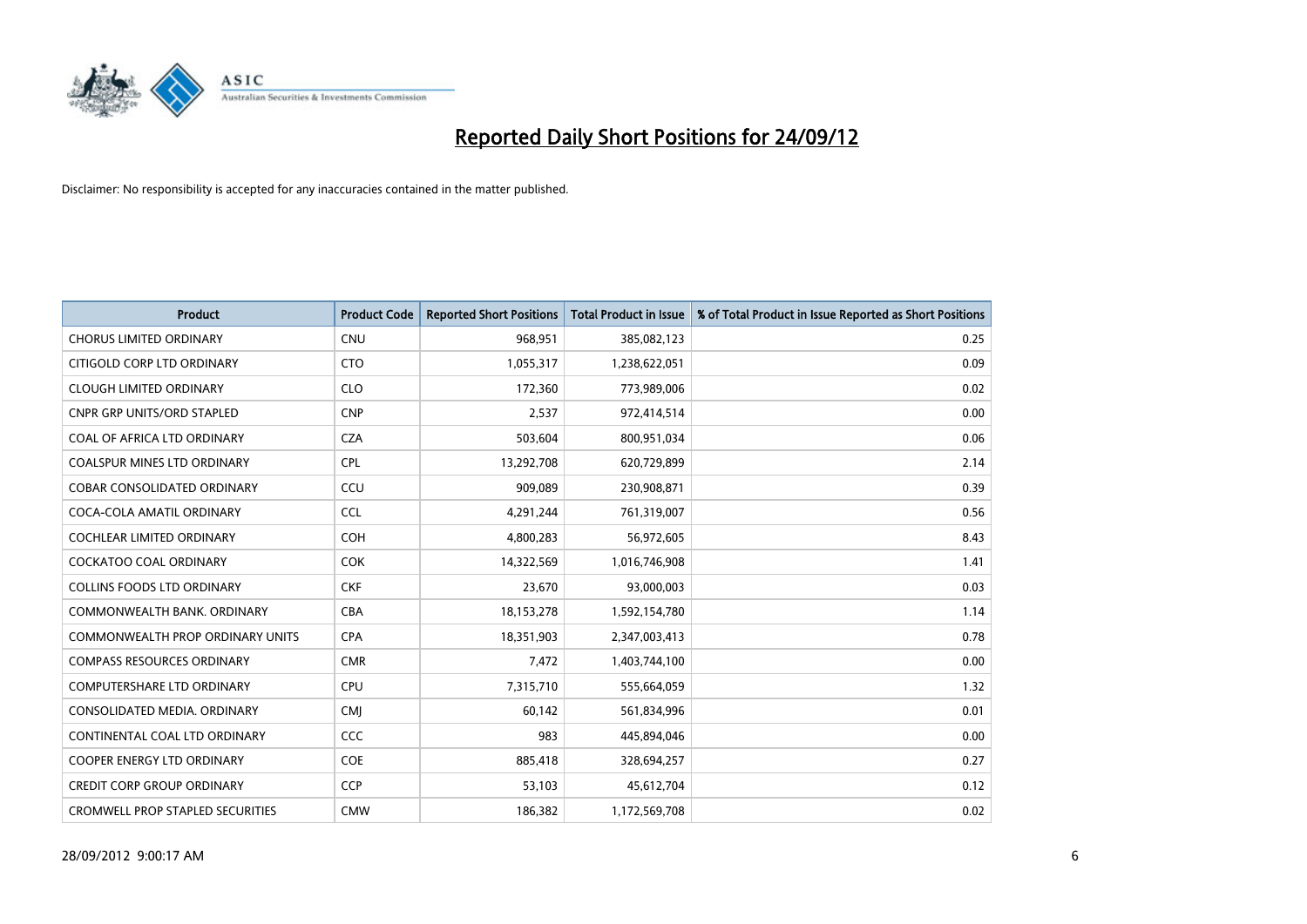

| <b>Product</b>                       | <b>Product Code</b> | <b>Reported Short Positions</b> | <b>Total Product in Issue</b> | % of Total Product in Issue Reported as Short Positions |
|--------------------------------------|---------------------|---------------------------------|-------------------------------|---------------------------------------------------------|
| <b>CROWN LIMITED ORDINARY</b>        | <b>CWN</b>          | 7,036,581                       | 728,394,185                   | 0.97                                                    |
| <b>CSG LIMITED ORDINARY</b>          | CSV                 | 915,522                         | 282,567,499                   | 0.32                                                    |
| <b>CSL LIMITED ORDINARY</b>          | <b>CSL</b>          | 3,733,300                       | 505,283,826                   | 0.74                                                    |
| <b>CSR LIMITED ORDINARY</b>          | <b>CSR</b>          | 46,027,070                      | 506,000,315                   | 9.10                                                    |
| <b>CUDECO LIMITED ORDINARY</b>       | CDU                 | 4,769,227                       | 188,043,961                   | 2.54                                                    |
| <b>CUE ENERGY RESOURCE ORDINARY</b>  | <b>CUE</b>          | 24,777                          | 698,119,720                   | 0.00                                                    |
| DART ENERGY LTD ORDINARY             | <b>DTE</b>          | 16,345,486                      | 769,340,406                   | 2.12                                                    |
| DAVID JONES LIMITED ORDINARY         | <b>DIS</b>          | 54,453,633                      | 528,655,600                   | 10.30                                                   |
| <b>DECMIL GROUP LIMITED ORDINARY</b> | <b>DCG</b>          | 1,007,694                       | 167,567,757                   | 0.60                                                    |
| DEXUS PROPERTY GROUP STAPLED UNITS   | <b>DXS</b>          | 14,837,582                      | 4,839,024,176                 | 0.31                                                    |
| DISCOVERY METALS LTD ORDINARY        | <b>DML</b>          | 12,111,245                      | 483,794,898                   | 2.50                                                    |
| DOMINO PIZZA ENTERPR ORDINARY        | <b>DMP</b>          | 311,151                         | 70,092,674                    | 0.44                                                    |
| DORAY MINERALS LTD ORDINARY          | <b>DRM</b>          | 104,464                         | 81,626,525                    | 0.13                                                    |
| DOWNER EDI LIMITED ORDINARY          | <b>DOW</b>          | 9,208,932                       | 429,100,296                   | 2.15                                                    |
| DRILLSEARCH ENERGY ORDINARY          | <b>DLS</b>          | 2,179,465                       | 386,468,803                   | 0.56                                                    |
| DUET GROUP STAPLED US PROHIBIT.      | <b>DUE</b>          | 6,894,504                       | 1,116,638,606                 | 0.62                                                    |
| DULUXGROUP LIMITED ORDINARY          | <b>DLX</b>          | 8,010,112                       | 368,984,902                   | 2.17                                                    |
| <b>DWS LTD ORDINARY</b>              | <b>DWS</b>          | 3,872                           | 132,362,763                   | 0.00                                                    |
| ECHO ENTERTAINMENT ORDINARY          | <b>EGP</b>          | 15,877,276                      | 825,672,730                   | 1.92                                                    |
| ELDERS LIMITED ORDINARY              | <b>ELD</b>          | 17,975,062                      | 448,598,480                   | 4.01                                                    |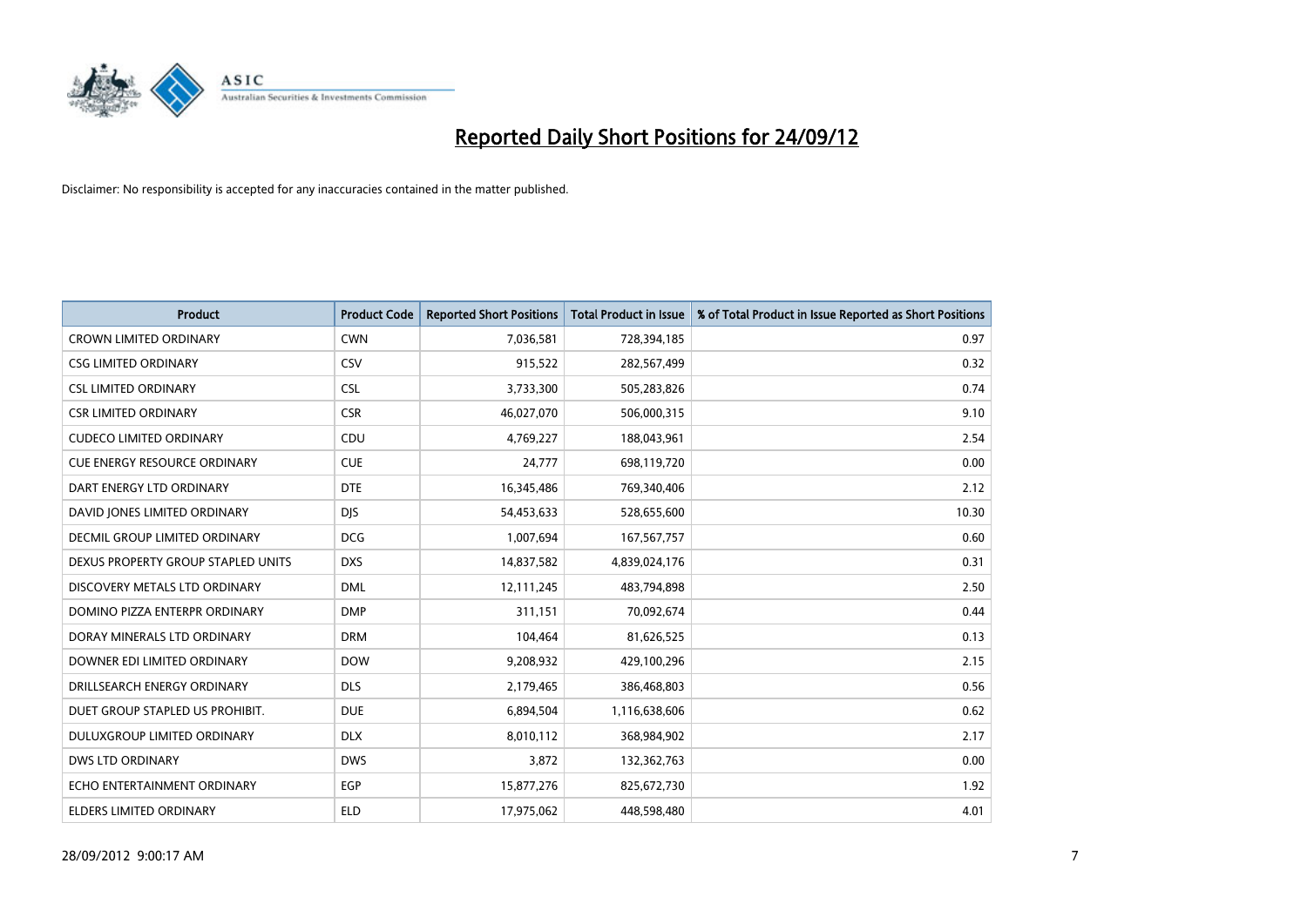

| <b>Product</b>                               | <b>Product Code</b> | <b>Reported Short Positions</b> | <b>Total Product in Issue</b> | % of Total Product in Issue Reported as Short Positions |
|----------------------------------------------|---------------------|---------------------------------|-------------------------------|---------------------------------------------------------|
| ELEMENTAL MINERALS ORDINARY                  | <b>ELM</b>          | 73,087                          | 243,614,280                   | 0.03                                                    |
| ELEMENTOS LIMITED ORDINARY                   | <b>ELT</b>          | 16                              | 82,383,526                    | 0.00                                                    |
| <b>EMECO HOLDINGS ORDINARY</b>               | <b>EHL</b>          | 5,545,778                       | 631,237,586                   | 0.88                                                    |
| <b>ENDEAVOUR MIN CORP CDI 1:1</b>            | <b>EVR</b>          | 522,624                         | 119,771,509                   | 0.44                                                    |
| <b>ENERGY RESOURCES ORDINARY 'A'</b>         | <b>ERA</b>          | 6,767,065                       | 517,725,062                   | 1.31                                                    |
| <b>ENERGY WORLD CORPOR, ORDINARY</b>         | <b>EWC</b>          | 18,586,788                      | 1,734,166,672                 | 1.07                                                    |
| ENVESTRA LIMITED ORDINARY                    | <b>ENV</b>          | 16,786,406                      | 1,572,392,111                 | 1.07                                                    |
| EQUATORIAL RES LTD ORDINARY                  | <b>EQX</b>          | 45,575                          | 117,235,353                   | 0.04                                                    |
| EVOLUTION MINING LTD ORDINARY                | <b>EVN</b>          | 1,352,727                       | 707,605,713                   | 0.19                                                    |
| FAIRFAX MEDIA LTD ORDINARY                   | <b>FXI</b>          | 272,463,011                     | 2,351,955,725                 | 11.58                                                   |
| FAR LTD ORDINARY                             | <b>FAR</b>          | 21,000,000                      | 2,499,846,742                 | 0.84                                                    |
| FISHER & PAYKEL APP. ORDINARY                | <b>FPA</b>          | 250,000                         | 724,235,162                   | 0.03                                                    |
| FISHER & PAYKEL H. ORDINARY                  | <b>FPH</b>          | 34,877                          | 538,087,084                   | 0.01                                                    |
| <b>FKP PROPERTY GROUP STAPLED SECURITIES</b> | <b>FKP</b>          | 72,102,254                      | 1,969,802,508                 | 3.66                                                    |
| FLEETWOOD CORP ORDINARY                      | <b>FWD</b>          | 1,321,447                       | 59,304,823                    | 2.23                                                    |
| FLETCHER BUILDING ORDINARY                   | <b>FBU</b>          | 10,299,975                      | 682,866,936                   | 1.51                                                    |
| FLEXIGROUP LIMITED ORDINARY                  | <b>FXL</b>          | 143,519                         | 286,723,056                   | 0.05                                                    |
| <b>FLIGHT CENTRE ORDINARY</b>                | <b>FLT</b>          | 13,407,483                      | 100,142,666                   | 13.39                                                   |
| FLINDERS MINES LTD ORDINARY                  | <b>FMS</b>          | 999,336                         | 1,821,300,404                 | 0.05                                                    |
| FOCUS MINERALS LTD ORDINARY                  | <b>FML</b>          | 573,600                         | 4,320,773,701                 | 0.01                                                    |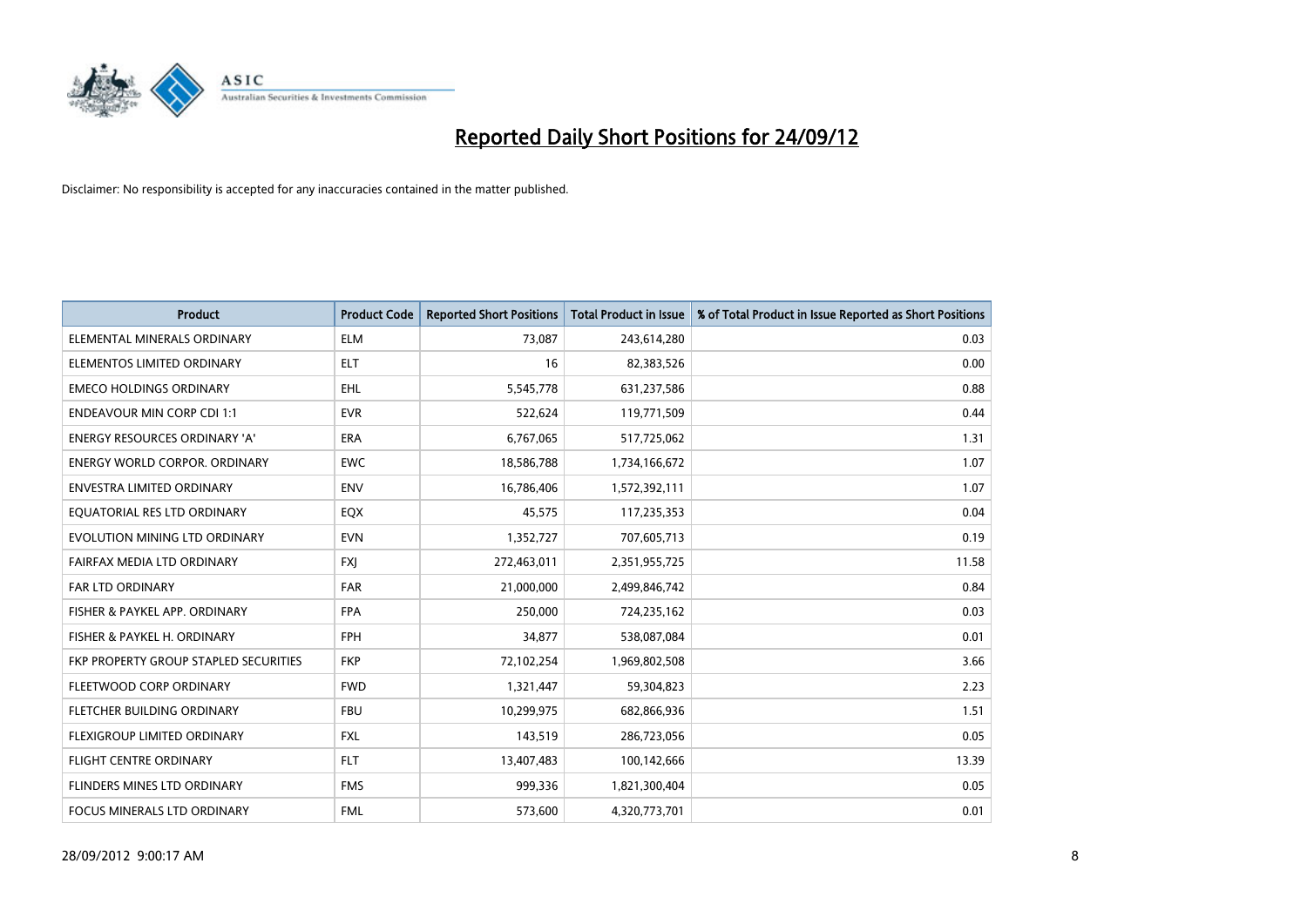

| <b>Product</b>                            | <b>Product Code</b> | <b>Reported Short Positions</b> | <b>Total Product in Issue</b> | % of Total Product in Issue Reported as Short Positions |
|-------------------------------------------|---------------------|---------------------------------|-------------------------------|---------------------------------------------------------|
| <b>FORGE GROUP LIMITED ORDINARY</b>       | FGE                 | 537,792                         | 86,169,014                    | 0.62                                                    |
| FORTESCUE METALS GRP ORDINARY             | <b>FMG</b>          | 223,418,380                     | 3,113,798,659                 | 7.18                                                    |
| <b>G.U.D. HOLDINGS ORDINARY</b>           | GUD                 | 1,160,294                       | 71,341,319                    | 1.63                                                    |
| <b>G8 EDUCATION LIMITED ORDINARY</b>      | <b>GEM</b>          | 147,310                         | 205,303,926                   | 0.07                                                    |
| <b>GALAXY RESOURCES ORDINARY</b>          | <b>GXY</b>          | 5,668,868                       | 506,359,341                   | 1.12                                                    |
| <b>GENETIC TECHNOLOGIES ORDINARY</b>      | <b>GTG</b>          | 840,270                         | 464,771,819                   | 0.18                                                    |
| <b>GEODYNAMICS LIMITED ORDINARY</b>       | GDY                 | 850                             | 406,452,608                   | 0.00                                                    |
| <b>GINDALBIE METALS LTD ORDINARY</b>      | <b>GBG</b>          | 59,766,163                      | 1,247,487,454                 | 4.79                                                    |
| <b>GOODMAN FIELDER, ORDINARY</b>          | <b>GFF</b>          | 33,153,029                      | 1,955,559,207                 | 1.70                                                    |
| <b>GOODMAN GROUP STAPLED US PROHIBIT.</b> | <b>GMG</b>          | 10,733,207                      | 1,607,517,309                 | 0.67                                                    |
| <b>GPT GROUP STAPLED SEC.</b>             | <b>GPT</b>          | 5,899,937                       | 1,766,785,075                 | 0.33                                                    |
| <b>GRAINCORP LIMITED A CLASS ORDINARY</b> | <b>GNC</b>          | 3,913,589                       | 210,467,800                   | 1.86                                                    |
| <b>GRANGE RESOURCES. ORDINARY</b>         | <b>GRR</b>          | 2,097,586                       | 1,155,487,102                 | 0.18                                                    |
| <b>GREENLAND MIN EN LTD ORDINARY</b>      | GGG                 | 3,540,386                       | 416,590,488                   | 0.85                                                    |
| <b>GRYPHON MINERALS LTD ORDINARY</b>      | GRY                 | 20,585,699                      | 348,264,983                   | 5.91                                                    |
| <b>GUILDFORD COAL LTD ORDINARY</b>        | <b>GUF</b>          | 2,342,180                       | 521,046,899                   | 0.45                                                    |
| <b>GUIARAT NRE COAL LTD ORDINARY</b>      | <b>GNM</b>          | 8,100                           | 1,123,137,858                 | 0.00                                                    |
| <b>GUNNS LIMITED ORDINARY</b>             | <b>GNS</b>          | 51,528,090                      | 848,401,559                   | 6.07                                                    |
| <b>GWA GROUP LTD ORDINARY</b>             | <b>GWA</b>          | 10,659,025                      | 302,005,514                   | 3.53                                                    |
| HARVEY NORMAN ORDINARY                    | <b>HVN</b>          | 94,199,883                      | 1,062,316,784                 | 8.87                                                    |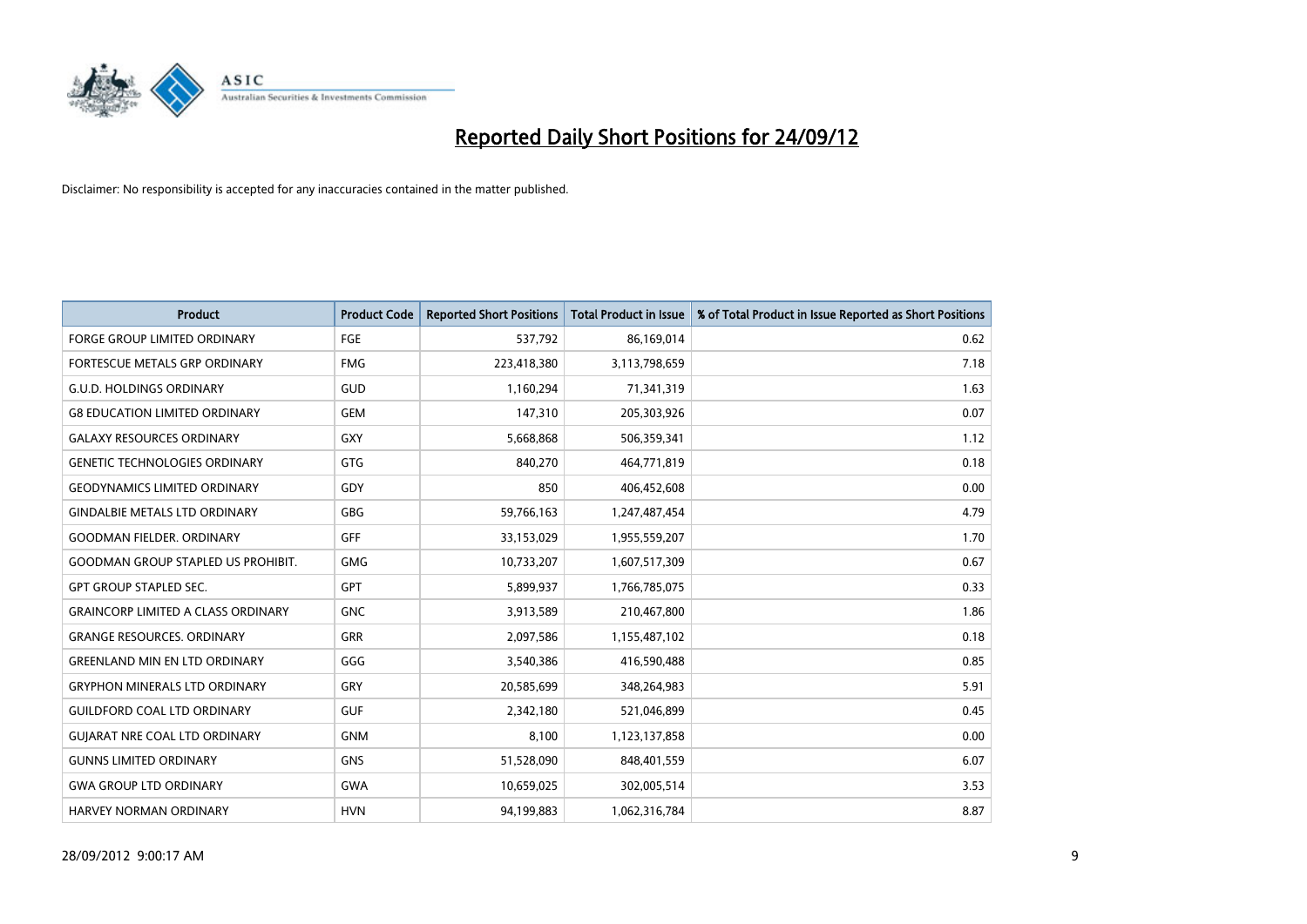

| <b>Product</b>                         | <b>Product Code</b> | <b>Reported Short Positions</b> | <b>Total Product in Issue</b> | % of Total Product in Issue Reported as Short Positions |
|----------------------------------------|---------------------|---------------------------------|-------------------------------|---------------------------------------------------------|
| HASTIE GROUP LIMITED ORDINARY          | <b>HST</b>          | 233,914                         | 137,353,504                   | 0.17                                                    |
| HASTINGS DIVERSIFIED STAPLED SECURITY  | <b>HDF</b>          | 343,640                         | 530,001,072                   | 0.06                                                    |
| <b>HENDERSON GROUP CDI 1:1</b>         | <b>HGG</b>          | 6,850,724                       | 703,767,300                   | 0.97                                                    |
| HFA HOLDINGS LIMITED ORDINARY          | <b>HFA</b>          | 3,809                           | 117,332,831                   | 0.00                                                    |
| HILLGROVE RES LTD ORDINARY             | <b>HGO</b>          | 2,652,804                       | 1,022,760,221                 | 0.26                                                    |
| HILLS HOLDINGS LTD ORDINARY            | <b>HIL</b>          | 2,721,093                       | 246,500,444                   | 1.10                                                    |
| HORIZON OIL LIMITED ORDINARY           | <b>HZN</b>          | 23,667,879                      | 1,130,811,515                 | 2.09                                                    |
| ICON ENERGY LIMITED ORDINARY           | <b>ICN</b>          | 72                              | 469,301,394                   | 0.00                                                    |
| <b>ILUKA RESOURCES ORDINARY</b>        | ILU                 | 46,595,262                      | 418,700,517                   | 11.13                                                   |
| <b>IMDEX LIMITED ORDINARY</b>          | <b>IMD</b>          | 1,682,531                       | 208,235,426                   | 0.81                                                    |
| IMF (AUSTRALIA) LTD ORDINARY           | <b>IMF</b>          | 68,197                          | 123,828,193                   | 0.06                                                    |
| <b>INCITEC PIVOT ORDINARY</b>          | <b>IPL</b>          | 2,465,439                       | 1,628,730,107                 | 0.15                                                    |
| INDEPENDENCE GROUP ORDINARY            | <b>IGO</b>          | 11,568,672                      | 232,882,535                   | 4.97                                                    |
| <b>INDOPHIL RESOURCES ORDINARY</b>     | <b>IRN</b>          | 1,156,501                       | 1,203,146,194                 | 0.10                                                    |
| <b>INDUSTREA LIMITED ORDINARY</b>      | IDL                 | 7,741,361                       | 370,268,218                   | 2.09                                                    |
| INFIGEN ENERGY STAPLED SECURITIES      | <b>IFN</b>          | 3,247,522                       | 762,265,972                   | 0.43                                                    |
| <b>INSURANCE AUSTRALIA ORDINARY</b>    | IAG                 | 8,097,879                       | 2,079,034,021                 | 0.39                                                    |
| INTEGRA MINING LTD. ORDINARY           | <b>IGR</b>          | 1,976,809                       | 934,440,899                   | 0.21                                                    |
| <b>INTREPID MINES ORDINARY</b>         | <b>IAU</b>          | 7,763,603                       | 553,721,671                   | 1.40                                                    |
| INVESTA OFFICE FUND STAPLED SECURITIES | <b>IOF</b>          | 3,323,022                       | 614,047,458                   | 0.54                                                    |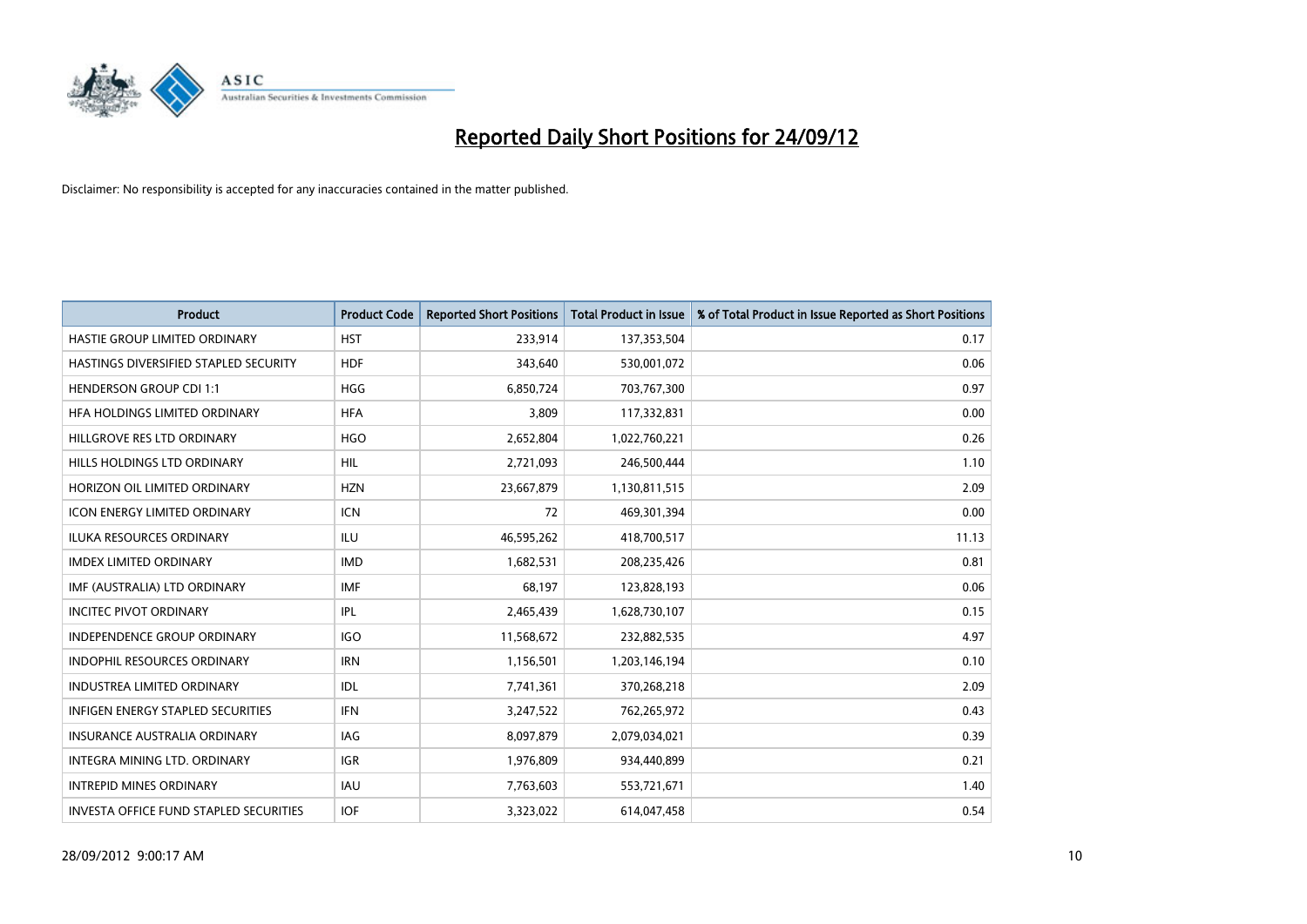

| <b>Product</b>                            | <b>Product Code</b> | <b>Reported Short Positions</b> | <b>Total Product in Issue</b> | % of Total Product in Issue Reported as Short Positions |
|-------------------------------------------|---------------------|---------------------------------|-------------------------------|---------------------------------------------------------|
| <b>INVOCARE LIMITED ORDINARY</b>          | <b>IVC</b>          | 3,297,295                       | 110,030,298                   | 3.00                                                    |
| ION LIMITED ORDINARY                      | <b>ION</b>          | 164,453                         | 256,365,105                   | 0.06                                                    |
| <b>IOOF HOLDINGS LTD ORDINARY</b>         | IFL                 | 2,459,631                       | 229,794,395                   | 1.07                                                    |
| <b>IRESS LIMITED ORDINARY</b>             | <b>IRE</b>          | 2,298,186                       | 128,620,231                   | 1.79                                                    |
| <b>IRON ORE HOLDINGS ORDINARY</b>         | <b>IOH</b>          | 39,352                          | 161,174,005                   | 0.02                                                    |
| ISHARES MSCI AUS 200 ISHARES MSCI AUS 200 | <b>IOZ</b>          | 11,413                          | 5,705,098                     | 0.20                                                    |
| <b>IVANHOE AUSTRALIA ORDINARY</b>         | <b>IVA</b>          | 2,447,880                       | 555,476,873                   | 0.44                                                    |
| JAMES HARDIE INDUST CHESS DEPOSITARY INT  | <b>IHX</b>          | 9,058,962                       | 439,542,775                   | 2.06                                                    |
| <b>IB HI-FI LIMITED ORDINARY</b>          | <b>IBH</b>          | 21,368,807                      | 98,850,643                    | 21.62                                                   |
| <b>JUPITER MINES ORDINARY</b>             | <b>IMS</b>          | 84                              | 2,281,835,383                 | 0.00                                                    |
| KAGARA LTD ORDINARY                       | <b>KZL</b>          | 3,000,879                       | 798,953,117                   | 0.38                                                    |
| KANGAROO RES LTD ORDINARY                 | <b>KRL</b>          | 51,655                          | 3,434,430,012                 | 0.00                                                    |
| KAROON GAS AUSTRALIA ORDINARY             | <b>KAR</b>          | 1,693,124                       | 221,420,769                   | 0.76                                                    |
| KATHMANDU HOLD LTD ORDINARY               | <b>KMD</b>          | 1,030,683                       | 200,165,940                   | 0.51                                                    |
| <b>KBL MINING LIMITED ORDINARY</b>        | KBL                 | 1,820                           | 285,421,456                   | 0.00                                                    |
| KENTOR GOLD LIMITED ORDINARY              | KGL                 | 275                             | 140,040,563                   | 0.00                                                    |
| KINGSGATE CONSOLID. ORDINARY              | <b>KCN</b>          | 8,553,507                       | 151,347,122                   | 5.65                                                    |
| KINGSROSE MINING LTD ORDINARY             | <b>KRM</b>          | 64,923                          | 289,318,617                   | 0.02                                                    |
| LEIGHTON HOLDINGS ORDINARY                | LEI                 | 14,008,947                      | 337,087,596                   | 4.16                                                    |
| LEND LEASE GROUP UNIT/ORD STAPLED         | LLC                 | 6,219,548                       | 572,789,827                   | 1.09                                                    |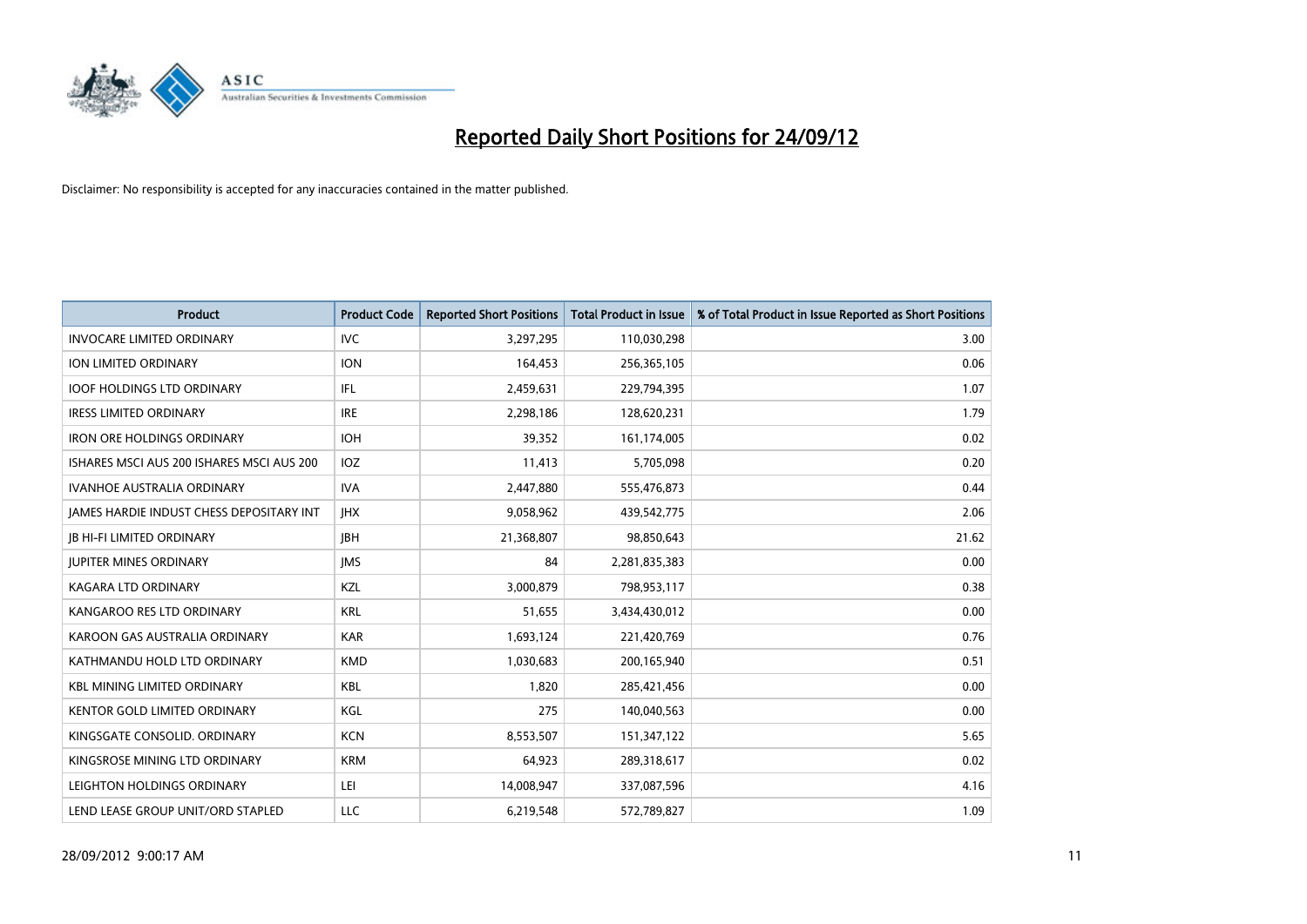

| <b>Product</b>                        | <b>Product Code</b> | <b>Reported Short Positions</b> | <b>Total Product in Issue</b> | % of Total Product in Issue Reported as Short Positions |
|---------------------------------------|---------------------|---------------------------------|-------------------------------|---------------------------------------------------------|
| LINC ENERGY LTD ORDINARY              | <b>LNC</b>          | 35,112,248                      | 504,487,631                   | 6.96                                                    |
| LIQUEFIED NATURAL ORDINARY            | LNG                 | 272,800                         | 267,699,015                   | 0.10                                                    |
| LYNAS CORPORATION ORDINARY            | <b>LYC</b>          | 236,834,229                     | 1,716,129,131                 | 13.80                                                   |
| M2 TELECOMMUNICATION ORDINARY         | <b>MTU</b>          | 3,555,916                       | 156,806,954                   | 2.27                                                    |
| <b>MACA LIMITED ORDINARY</b>          | <b>MLD</b>          | 88,343                          | 150,000,000                   | 0.06                                                    |
| <b>MACMAHON HOLDINGS ORDINARY</b>     | <b>MAH</b>          | 5,587,249                       | 741,316,038                   | 0.75                                                    |
| MACO ATLAS ROADS GRP ORDINARY STAPLED | <b>MOA</b>          | 4,459,086                       | 478,531,436                   | 0.93                                                    |
| MACQUARIE GROUP LTD ORDINARY          | <b>MOG</b>          | 7,678,946                       | 340,053,849                   | 2.26                                                    |
| MAGELLAN FIN GRP LTD ORDINARY         | <b>MFG</b>          | 7,851                           | 152,558,341                   | 0.01                                                    |
| MAGELLAN FLAGSHIP ORDINARY            | <b>MFF</b>          | 220                             | 344,844,354                   | 0.00                                                    |
| MARENGO MINING ORDINARY               | <b>MGO</b>          | 39,850                          | 1,137,720,551                 | 0.00                                                    |
| <b>MATRIX C &amp; E LTD ORDINARY</b>  | <b>MCE</b>          | 1,030,674                       | 94,555,428                    | 1.09                                                    |
| MAVERICK DRILLING ORDINARY            | <b>MAD</b>          | 4,788,146                       | 452,726,751                   | 1.06                                                    |
| MCMILLAN SHAKESPEARE ORDINARY         | <b>MMS</b>          | 3,937                           | 74,523,965                    | 0.01                                                    |
| MEDUSA MINING LTD ORDINARY            | <b>MML</b>          | 1,476,898                       | 188,903,911                   | 0.78                                                    |
| MELBOURNE IT LIMITED ORDINARY         | <b>MLB</b>          | 2,387                           | 81,965,992                    | 0.00                                                    |
| MEO AUSTRALIA LTD ORDINARY            | <b>MEO</b>          | 4,215,664                       | 539,913,260                   | 0.78                                                    |
| <b>MERMAID MARINE ORDINARY</b>        | <b>MRM</b>          | 1,664,066                       | 221,618,033                   | 0.75                                                    |
| MESOBLAST LIMITED ORDINARY            | <b>MSB</b>          | 16,628,841                      | 284,478,361                   | 5.85                                                    |
| METALS X LIMITED ORDINARY             | <b>MLX</b>          | 1,761,091                       | 1,316,663,257                 | 0.13                                                    |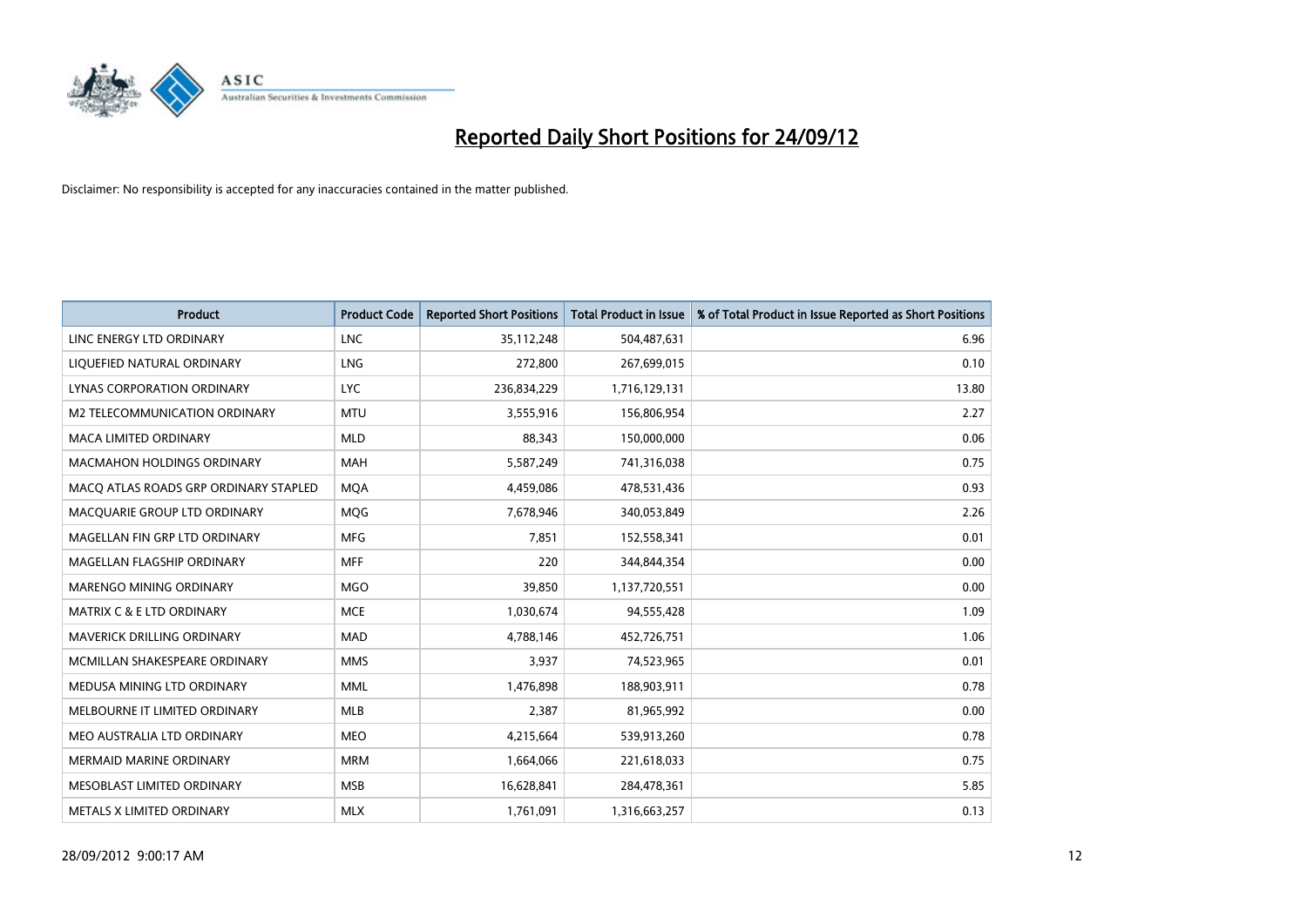

| <b>Product</b>                       | <b>Product Code</b> | <b>Reported Short Positions</b> | <b>Total Product in Issue</b> | % of Total Product in Issue Reported as Short Positions |
|--------------------------------------|---------------------|---------------------------------|-------------------------------|---------------------------------------------------------|
| METCASH LIMITED ORDINARY             | <b>MTS</b>          | 50,129,891                      | 880,704,786                   | 5.69                                                    |
| METMINCO LIMITED ORDINARY            | <b>MNC</b>          | 264,456                         | 1,749,541,573                 | 0.02                                                    |
| MICLYN EXP OFFSHR ORDINARY           | <b>MIO</b>          | 118,724                         | 278,515,705                   | 0.04                                                    |
| MILTON CORPORATION ORDINARY          | <b>MLT</b>          | 12,800                          | 121,625,655                   | 0.01                                                    |
| MINCOR RESOURCES NL ORDINARY         | <b>MCR</b>          | 1,646,706                       | 188,208,274                   | 0.87                                                    |
| MINERAL DEPOSITS ORDINARY            | <b>MDL</b>          | 468,893                         | 83,538,786                    | 0.56                                                    |
| MINERAL RESOURCES, ORDINARY          | <b>MIN</b>          | 6,171,987                       | 185,006,018                   | 3.34                                                    |
| MIRABELA NICKEL LTD ORDINARY         | <b>MBN</b>          | 14,329,095                      | 876,571,645                   | 1.63                                                    |
| MIRVAC GROUP STAPLED SECURITIES      | <b>MGR</b>          | 24,517,958                      | 3,425,587,451                 | 0.72                                                    |
| MOLOPO ENERGY LTD ORDINARY           | <b>MPO</b>          | 658,506                         | 245,849,711                   | 0.27                                                    |
| MONADELPHOUS GROUP ORDINARY          | <b>MND</b>          | 5,011,108                       | 90,625,742                    | 5.53                                                    |
| MORTGAGE CHOICE LTD ORDINARY         | <b>MOC</b>          | 2,270,632                       | 122,268,366                   | 1.86                                                    |
| MOUNT GIBSON IRON ORDINARY           | <b>MGX</b>          | 2,954,157                       | 1,085,728,430                 | 0.27                                                    |
| <b>MURCHISON METALS LTD ORDINARY</b> | <b>MMX</b>          | 1,325,267                       | 450,427,346                   | 0.29                                                    |
| <b>MYER HOLDINGS LTD ORDINARY</b>    | <b>MYR</b>          | 64,572,272                      | 583,384,551                   | 11.07                                                   |
| <b>MYSTATE LIMITED ORDINARY</b>      | <b>MYS</b>          | 20,671                          | 87,012,663                    | 0.02                                                    |
| NATIONAL AUST, BANK ORDINARY         | <b>NAB</b>          | 9,301,500                       | 2,297,237,138                 | 0.40                                                    |
| NAVITAS LIMITED ORDINARY             | <b>NVT</b>          | 10,373,761                      | 375,318,628                   | 2.76                                                    |
| NEON ENERGY LIMITED ORDINARY         | <b>NEN</b>          | 1,279,289                       | 443,039,518                   | 0.29                                                    |
| NEW HOPE CORPORATION ORDINARY        | <b>NHC</b>          | 2,903,664                       | 830,411,534                   | 0.35                                                    |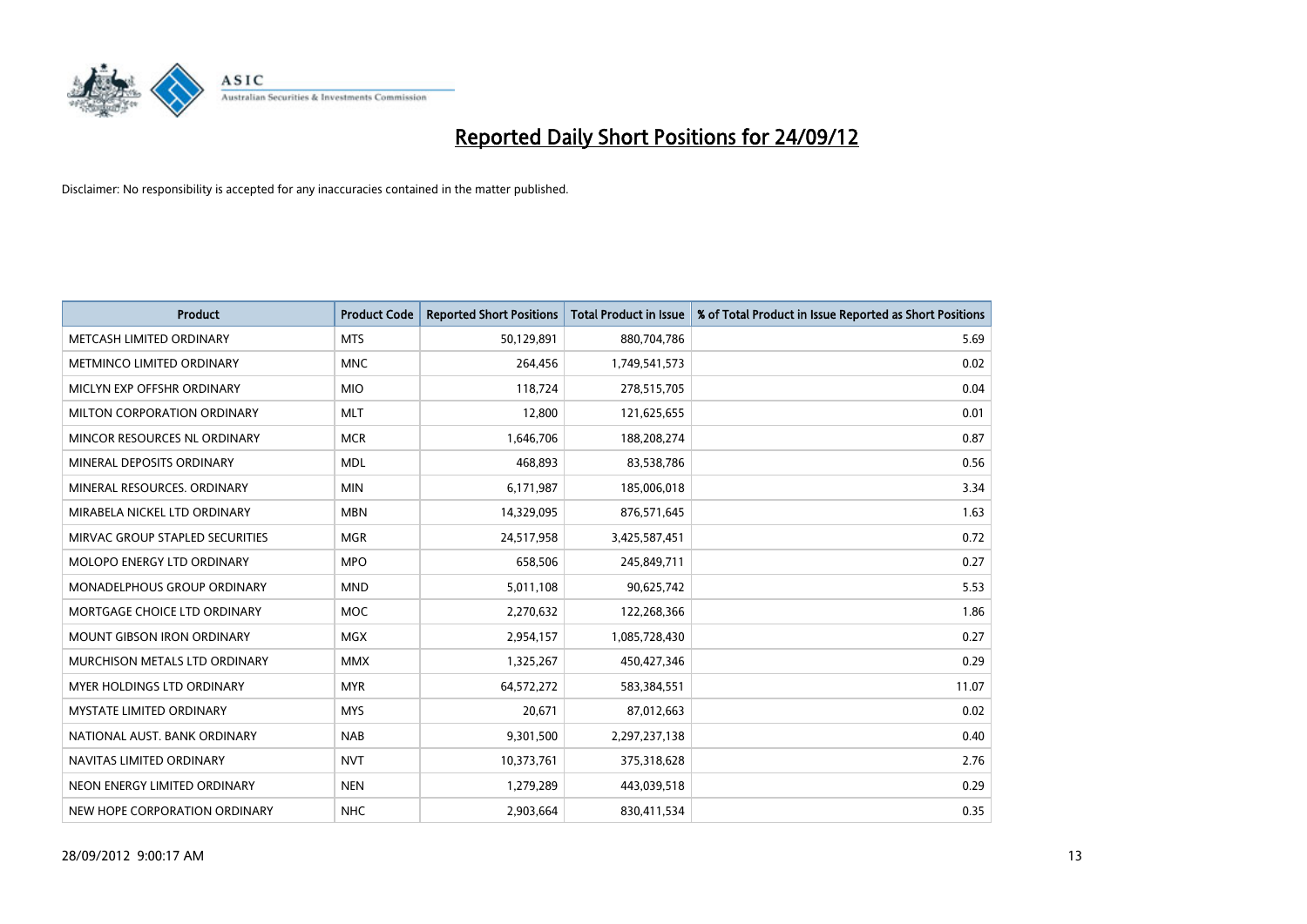

| <b>Product</b>                        | <b>Product Code</b> | <b>Reported Short Positions</b> | <b>Total Product in Issue</b> | % of Total Product in Issue Reported as Short Positions |
|---------------------------------------|---------------------|---------------------------------|-------------------------------|---------------------------------------------------------|
| NEW STANDARD ENERGY ORDINARY          | <b>NSE</b>          | 716,025                         | 305,331,847                   | 0.23                                                    |
| NEWCREST MINING ORDINARY              | <b>NCM</b>          | 1,864,995                       | 765,000,000                   | 0.24                                                    |
| NEWS CORP A NON-VOTING CDI            | <b>NWSLV</b>        | 3,432,168                       | 1,560,309,656                 | 0.22                                                    |
| NEWS CORP B VOTING CDI                | <b>NWS</b>          | 1,698,827                       | 798,520,953                   | 0.21                                                    |
| NEWSAT LIMITED ORDINARY               | <b>NWT</b>          | 66,173                          | 233,052,157                   | 0.03                                                    |
| NEXTDC LIMITED ORDINARY               | <b>NXT</b>          | 2,507,828                       | 150,602,388                   | 1.67                                                    |
| NEXUS ENERGY LIMITED ORDINARY         | <b>NXS</b>          | 2,531,001                       | 1,329,821,159                 | 0.19                                                    |
| NIB HOLDINGS LIMITED ORDINARY         | <b>NHF</b>          | 129,865                         | 439,004,182                   | 0.03                                                    |
| NIDO PETROLEUM ORDINARY               | <b>NDO</b>          | 105,313                         | 1,390,829,818                 | 0.01                                                    |
| NOBLE MINERAL RES ORDINARY            | <b>NMG</b>          | 4,536,497                       | 645,522,952                   | 0.70                                                    |
| NORFOLK GROUP ORDINARY                | <b>NFK</b>          | 350                             | 158,890,730                   | 0.00                                                    |
| NORTHERN IRON LTD ORDINARY            | <b>NFE</b>          | 263,393                         | 369,980,113                   | 0.07                                                    |
| NORTHERN STAR ORDINARY                | <b>NST</b>          | 1,293,027                       | 423,968,168                   | 0.30                                                    |
| NRW HOLDINGS LIMITED ORDINARY         | <b>NWH</b>          | 4,415,218                       | 278,888,011                   | 1.58                                                    |
| NUFARM LIMITED ORDINARY               | <b>NUF</b>          | 6,743,631                       | 262,142,247                   | 2.57                                                    |
| OAKTON LIMITED ORDINARY               | <b>OKN</b>          | 117,931                         | 91,721,874                    | 0.13                                                    |
| OCEANAGOLD CORP. CHESS DEPOSITARY INT | <b>OGC</b>          | 1,151,983                       | 263,024,376                   | 0.44                                                    |
| OIL SEARCH LTD ORDINARY               | OSH                 | 6,582,725                       | 1,331,356,047                 | 0.49                                                    |
| OM HOLDINGS LIMITED ORDINARY          | OMH                 | 4,236,917                       | 604,105,150                   | 0.70                                                    |
| ORICA LIMITED ORDINARY                | ORI                 | 1,914,173                       | 365,642,802                   | 0.52                                                    |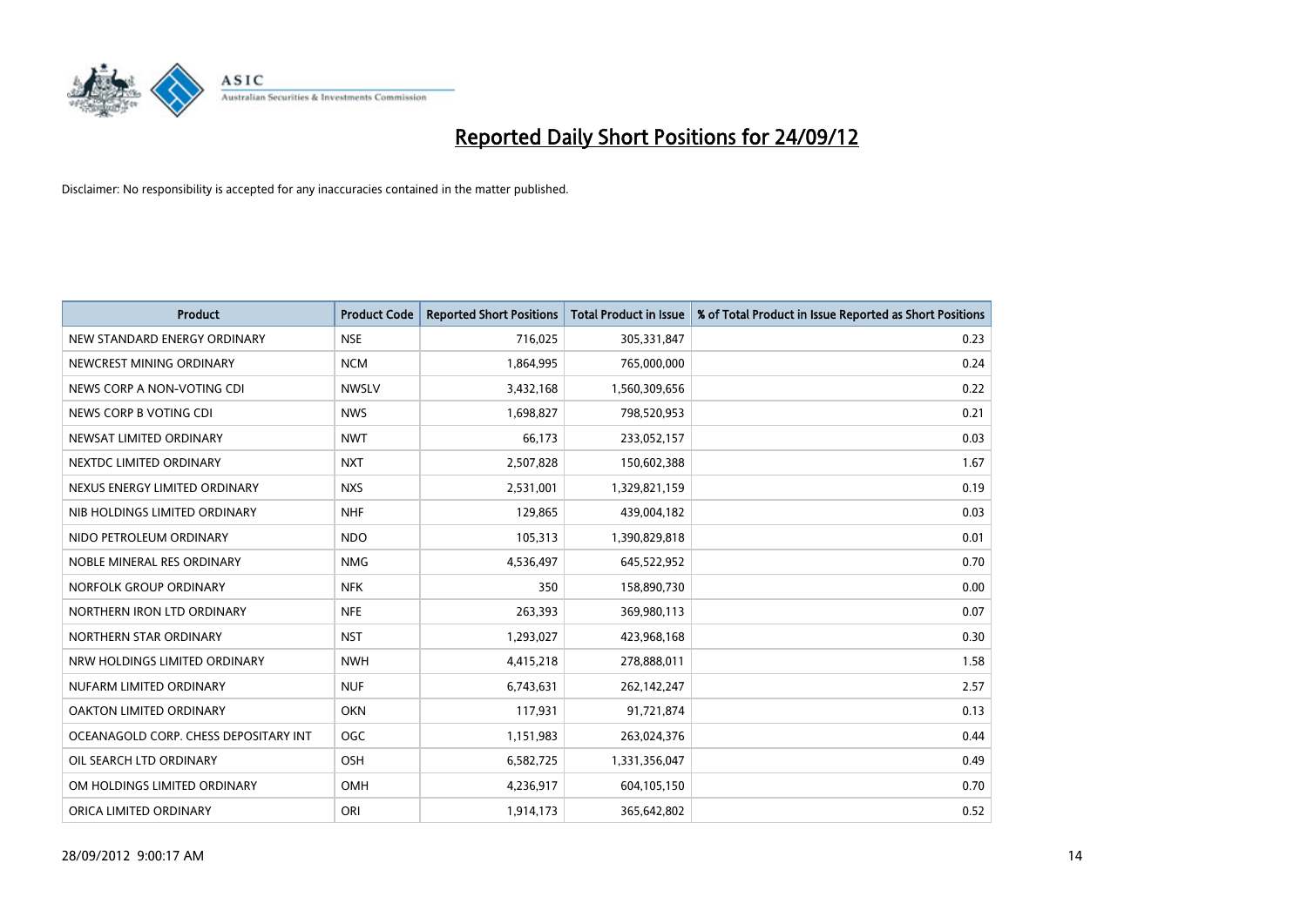

| <b>Product</b>               | <b>Product Code</b> | <b>Reported Short Positions</b> | <b>Total Product in Issue</b> | % of Total Product in Issue Reported as Short Positions |
|------------------------------|---------------------|---------------------------------|-------------------------------|---------------------------------------------------------|
| ORIGIN ENERGY ORDINARY       | <b>ORG</b>          | 8,141,154                       | 1,090,107,548                 | 0.75                                                    |
| OROCOBRE LIMITED ORDINARY    | <b>ORE</b>          | 231,005                         | 103,195,029                   | 0.22                                                    |
| OROTONGROUP LIMITED ORDINARY | ORL                 | 183,955                         | 40,880,902                    | 0.45                                                    |
| OZ MINERALS ORDINARY         | OZL                 | 4,816,905                       | 303,470,022                   | 1.59                                                    |
| PACIFIC BRANDS ORDINARY      | <b>PBG</b>          | 7,677,169                       | 912,915,695                   | 0.84                                                    |
| PALADIN ENERGY LTD ORDINARY  | <b>PDN</b>          | 69,216,408                      | 836,825,651                   | 8.27                                                    |
| PANAUST LIMITED ORDINARY     | <b>PNA</b>          | 3,672,166                       | 604,599,995                   | 0.61                                                    |
| PANCONTINENTAL OIL ORDINARY  | PCL                 | 1,595,552                       | 1,148,744,096                 | 0.14                                                    |
| PANORAMIC RESOURCES ORDINARY | PAN                 | 1,960,865                       | 255,681,195                   | 0.77                                                    |
| PAPERLINX LIMITED ORDINARY   | <b>PPX</b>          | 67,945                          | 609,280,761                   | 0.01                                                    |
| PAPILLON RES LTD ORDINARY    | <b>PIR</b>          | 794,131                         | 247,484,045                   | 0.32                                                    |
| PEET LIMITED ORDINARY        | <b>PPC</b>          | 1,961,011                       | 321,013,141                   | 0.61                                                    |
| PERILYA LIMITED ORDINARY     | PEM                 | 32,204                          | 769,316,426                   | 0.00                                                    |
| PERPETUAL LIMITED ORDINARY   | <b>PPT</b>          | 2,205,862                       | 41,980,678                    | 5.25                                                    |
| PERSEUS MINING LTD ORDINARY  | PRU                 | 9,579,780                       | 457,962,088                   | 2.09                                                    |
| PHARMAXIS LTD ORDINARY       | <b>PXS</b>          | 5,694,359                       | 307,888,389                   | 1.85                                                    |
| PLATINUM ASSET ORDINARY      | <b>PTM</b>          | 10,547,040                      | 561,347,878                   | 1.88                                                    |
| PLATINUM AUSTRALIA ORDINARY  | <b>PLA</b>          | 836,127                         | 504,968,043                   | 0.17                                                    |
| PMI GOLD CORP CDI 1:1        | <b>PVM</b>          | 119,096                         | 73,075,149                    | 0.16                                                    |
| PMP LIMITED ORDINARY         | <b>PMP</b>          | 146,219                         | 323,781,124                   | 0.05                                                    |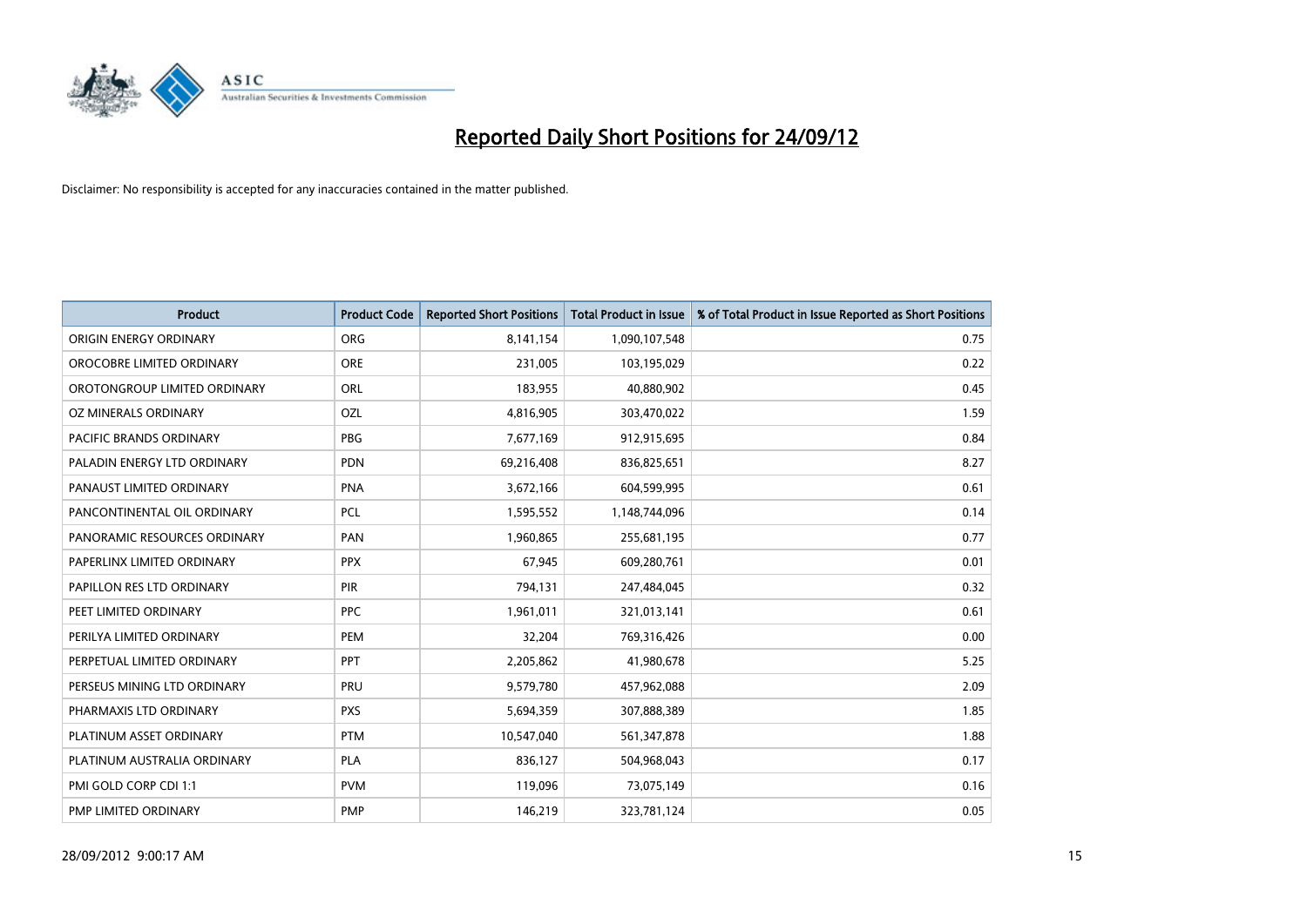

| <b>Product</b>                      | <b>Product Code</b> | <b>Reported Short Positions</b> | <b>Total Product in Issue</b> | % of Total Product in Issue Reported as Short Positions |
|-------------------------------------|---------------------|---------------------------------|-------------------------------|---------------------------------------------------------|
| PREMIER INVESTMENTS ORDINARY        | <b>PMV</b>          | 658,823                         | 155,260,478                   | 0.42                                                    |
| PRIMA BIOMED LTD ORDINARY           | <b>PRR</b>          | 4,890,230                       | 1,066,063,388                 | 0.46                                                    |
| PRIMARY HEALTH CARE ORDINARY        | <b>PRY</b>          | 21,806,181                      | 501,717,314                   | 4.35                                                    |
| PRIMEAG AUSTRALIA ORDINARY          | PAG                 | 80,831                          | 266,394,444                   | 0.03                                                    |
| PROGRAMMED ORDINARY                 | <b>PRG</b>          | 488,628                         | 118,175,280                   | 0.41                                                    |
| <b>QANTAS AIRWAYS ORDINARY</b>      | QAN                 | 22,789,939                      | 2,265,123,620                 | 1.01                                                    |
| OBE INSURANCE GROUP ORDINARY        | <b>OBE</b>          | 54,970,101                      | 1,181,684,901                 | 4.65                                                    |
| OR NATIONAL LIMITED ORDINARY        | <b>ORN</b>          | 18,836,174                      | 2,440,000,000                 | 0.77                                                    |
| ORXPHARMA LTD ORDINARY              | <b>ORX</b>          | 96,676                          | 144,577,206                   | 0.07                                                    |
| <b>QUBE LOGISTICS HLDG ORDINARY</b> | <b>QUB</b>          | 6,893,157                       | 921,407,185                   | 0.75                                                    |
| RAMELIUS RESOURCES ORDINARY         | <b>RMS</b>          | 877,966                         | 336,256,949                   | 0.26                                                    |
| RAMSAY HEALTH CARE ORDINARY         | <b>RHC</b>          | 2,279,119                       | 202,081,252                   | 1.13                                                    |
| <b>RCR TOMLINSON ORDINARY</b>       | <b>RCR</b>          | 226,073                         | 132,406,265                   | 0.17                                                    |
| <b>REA GROUP ORDINARY</b>           | <b>REA</b>          | 279,943                         | 131,714,699                   | 0.21                                                    |
| <b>REALM RESOURCES LTD ORDINARY</b> | <b>RRP</b>          | 911,772                         | 394,042,974                   | 0.23                                                    |
| RECKON LIMITED ORDINARY             | <b>RKN</b>          | 570,058                         | 129,488,015                   | 0.44                                                    |
| RED 5 LIMITED ORDINARY              | <b>RED</b>          | 167,661                         | 135,488,008                   | 0.12                                                    |
| RED EMPEROR RESOURCE ORDINARY       | <b>RMP</b>          | 4,500                           | 266,234,221                   | 0.00                                                    |
| <b>RED FORK ENERGY ORDINARY</b>     | <b>RFE</b>          | 1,546,366                       | 384,951,719                   | 0.40                                                    |
| REDBANK ENERGY LTD ORDINARY         | <b>AEI</b>          | 13                              | 786,287                       | 0.00                                                    |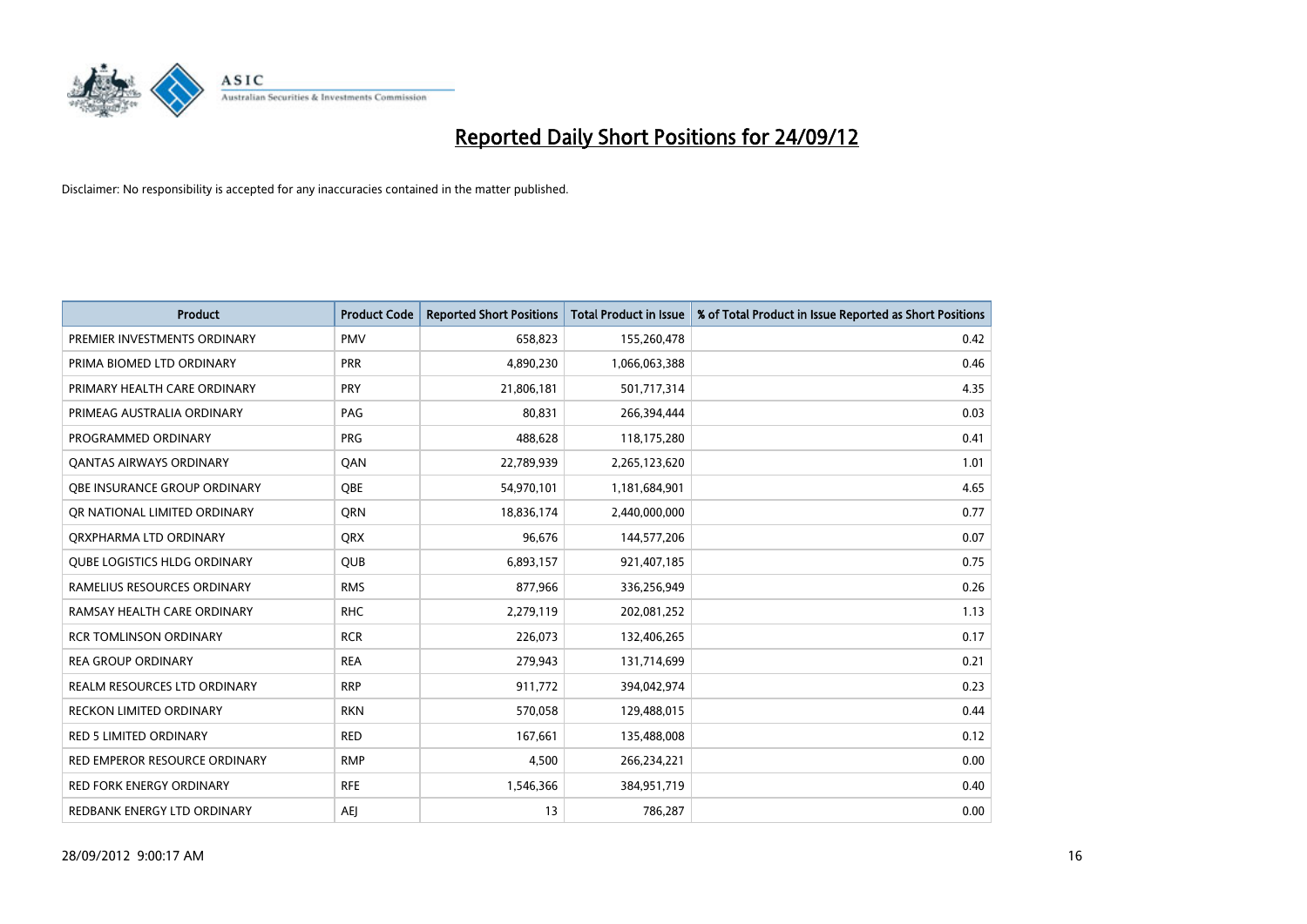

| <b>Product</b>                      | <b>Product Code</b> | <b>Reported Short Positions</b> | <b>Total Product in Issue</b> | % of Total Product in Issue Reported as Short Positions |
|-------------------------------------|---------------------|---------------------------------|-------------------------------|---------------------------------------------------------|
| REECE AUSTRALIA LTD. ORDINARY       | <b>REH</b>          | 5,001                           | 99,600,000                    | 0.01                                                    |
| REGIS RESOURCES ORDINARY            | <b>RRL</b>          | 247,984                         | 454,015,720                   | 0.05                                                    |
| RESMED INC CDI 10:1                 | <b>RMD</b>          | 1,691,563                       | 1,556,242,300                 | 0.11                                                    |
| RESOLUTE MINING ORDINARY            | <b>RSG</b>          | 2,173,928                       | 628,704,290                   | 0.35                                                    |
| <b>RESOURCE GENERATION ORDINARY</b> | <b>RES</b>          | 173                             | 262,895,652                   | 0.00                                                    |
| REVERSE CORP LIMITED ORDINARY       | <b>REF</b>          | 100                             | 92,382,175                    | 0.00                                                    |
| REX MINERALS LIMITED ORDINARY       | <b>RXM</b>          | 483,163                         | 188,907,284                   | 0.26                                                    |
| <b>RHG LIMITED ORDINARY</b>         | <b>RHG</b>          | 32,811                          | 308,483,177                   | 0.01                                                    |
| <b>RIALTO ENERGY ORDINARY</b>       | <b>RIA</b>          | 41                              | 672,259,992                   | 0.00                                                    |
| <b>RIDLEY CORPORATION ORDINARY</b>  | <b>RIC</b>          | 1,190                           | 307,817,071                   | 0.00                                                    |
| RIO TINTO LIMITED ORDINARY          | <b>RIO</b>          | 17,301,003                      | 435,758,720                   | 3.97                                                    |
| ROC OIL COMPANY ORDINARY            | <b>ROC</b>          | 1,466,933                       | 683,235,552                   | 0.21                                                    |
| ROCKLANDS RICH. LTD ORDINARY        | <b>RCI</b>          | 7,010,000                       | 388,203,917                   | 1.81                                                    |
| <b>RURALCO HOLDINGS ORDINARY</b>    | <b>RHL</b>          | 12,000                          | 55,019,284                    | 0.02                                                    |
| SABRE RESOURCES ORDINARY            | <b>SBR</b>          | 185,000                         | 180,472,228                   | 0.10                                                    |
| SAI GLOBAL LIMITED ORDINARY         | SAI                 | 4,623,541                       | 204,954,286                   | 2.26                                                    |
| SALMAT LIMITED ORDINARY             | <b>SLM</b>          | 2,267,880                       | 159,802,174                   | 1.42                                                    |
| SAMSON OIL & GAS LTD ORDINARY       | SSN                 | 2,542,389                       | 1,796,084,809                 | 0.14                                                    |
| SANDFIRE RESOURCES ORDINARY         | <b>SFR</b>          | 4,094,273                       | 151,557,635                   | 2.70                                                    |
| <b>SANTOS LTD ORDINARY</b>          | <b>STO</b>          | 5,039,172                       | 953,054,399                   | 0.53                                                    |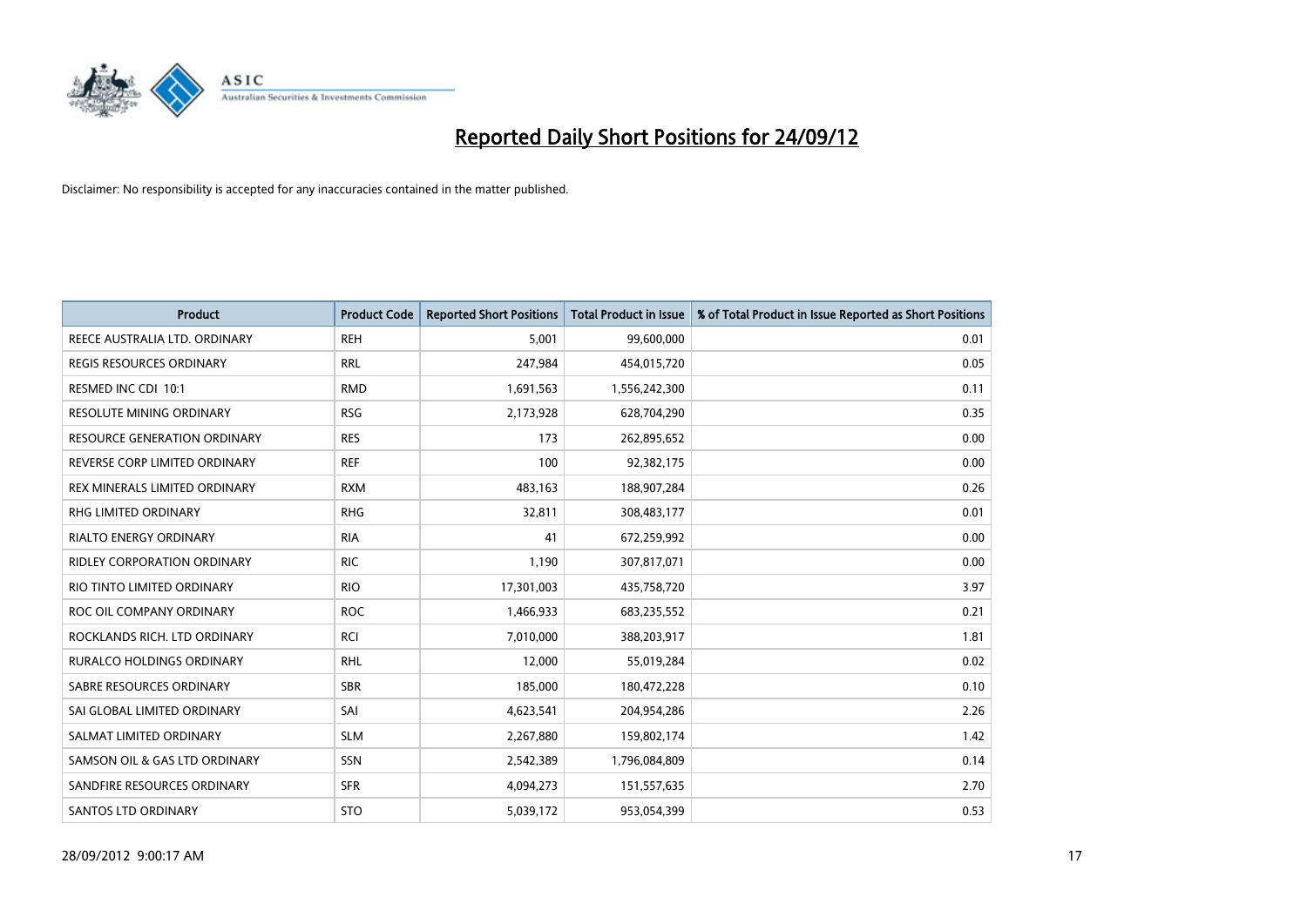

| <b>Product</b>                           | <b>Product Code</b> | <b>Reported Short Positions</b> | <b>Total Product in Issue</b> | % of Total Product in Issue Reported as Short Positions |
|------------------------------------------|---------------------|---------------------------------|-------------------------------|---------------------------------------------------------|
| SARACEN MINERAL ORDINARY                 | <b>SAR</b>          | 4,367,790                       | 594,815,640                   | 0.73                                                    |
| SEDGMAN LIMITED ORDINARY                 | <b>SDM</b>          | 70,004                          | 215,512,930                   | 0.03                                                    |
| <b>SEEK LIMITED ORDINARY</b>             | <b>SEK</b>          | 9,382,269                       | 337,101,307                   | 2.78                                                    |
| SENEX ENERGY LIMITED ORDINARY            | <b>SXY</b>          | 4,007,344                       | 1,139,734,837                 | 0.35                                                    |
| SERVCORP LIMITED ORDINARY                | SRV                 | 4,483                           | 98,440,807                    | 0.00                                                    |
| SERVICE STREAM ORDINARY                  | <b>SSM</b>          | 400                             | 283,418,867                   | 0.00                                                    |
| SEVEN GROUP HOLDINGS ORDINARY            | <b>SVW</b>          | 1,835,751                       | 307,410,281                   | 0.60                                                    |
| SEVEN WEST MEDIA LTD ORDINARY            | <b>SWM</b>          | 17,619,864                      | 999,160,872                   | 1.76                                                    |
| SIGMA PHARMACEUTICAL ORDINARY            | <b>SIP</b>          | 5,379,825                       | 1,186,303,520                 | 0.45                                                    |
| SILEX SYSTEMS ORDINARY                   | <b>SLX</b>          | 679,101                         | 170,143,997                   | 0.40                                                    |
| SILVER LAKE RESOURCE ORDINARY            | <b>SLR</b>          | 12,698,321                      | 225,493,476                   | 5.63                                                    |
| SIMS METAL MGMT LTD ORDINARY             | SGM                 | 7,983,248                       | 204,276,630                   | 3.91                                                    |
| SINGAPORE TELECOMM. CHESS DEPOSITARY INT | <b>SGT</b>          | 9,876,600                       | 145, 123, 714                 | 6.81                                                    |
| SIRIUS RESOURCES NL ORDINARY             | <b>SIR</b>          | 29,454                          | 174,462,086                   | 0.02                                                    |
| SIRTEX MEDICAL ORDINARY                  | <b>SRX</b>          | 14,219                          | 55,768,136                    | 0.03                                                    |
| SKILLED GROUP LTD ORDINARY               | <b>SKE</b>          | 2,055,551                       | 233,487,276                   | 0.88                                                    |
| SKY NETWORK ORDINARY                     | <b>SKT</b>          | 4,000                           | 389,139,785                   | 0.00                                                    |
| <b>SLATER &amp; GORDON ORDINARY</b>      | <b>SGH</b>          | 331                             | 168,600,731                   | 0.00                                                    |
| SMS MANAGEMENT, ORDINARY                 | <b>SMX</b>          | 849,965                         | 68,900,456                    | 1.23                                                    |
| SONIC HEALTHCARE ORDINARY                | <b>SHL</b>          | 4,883,345                       | 392,649,875                   | 1.24                                                    |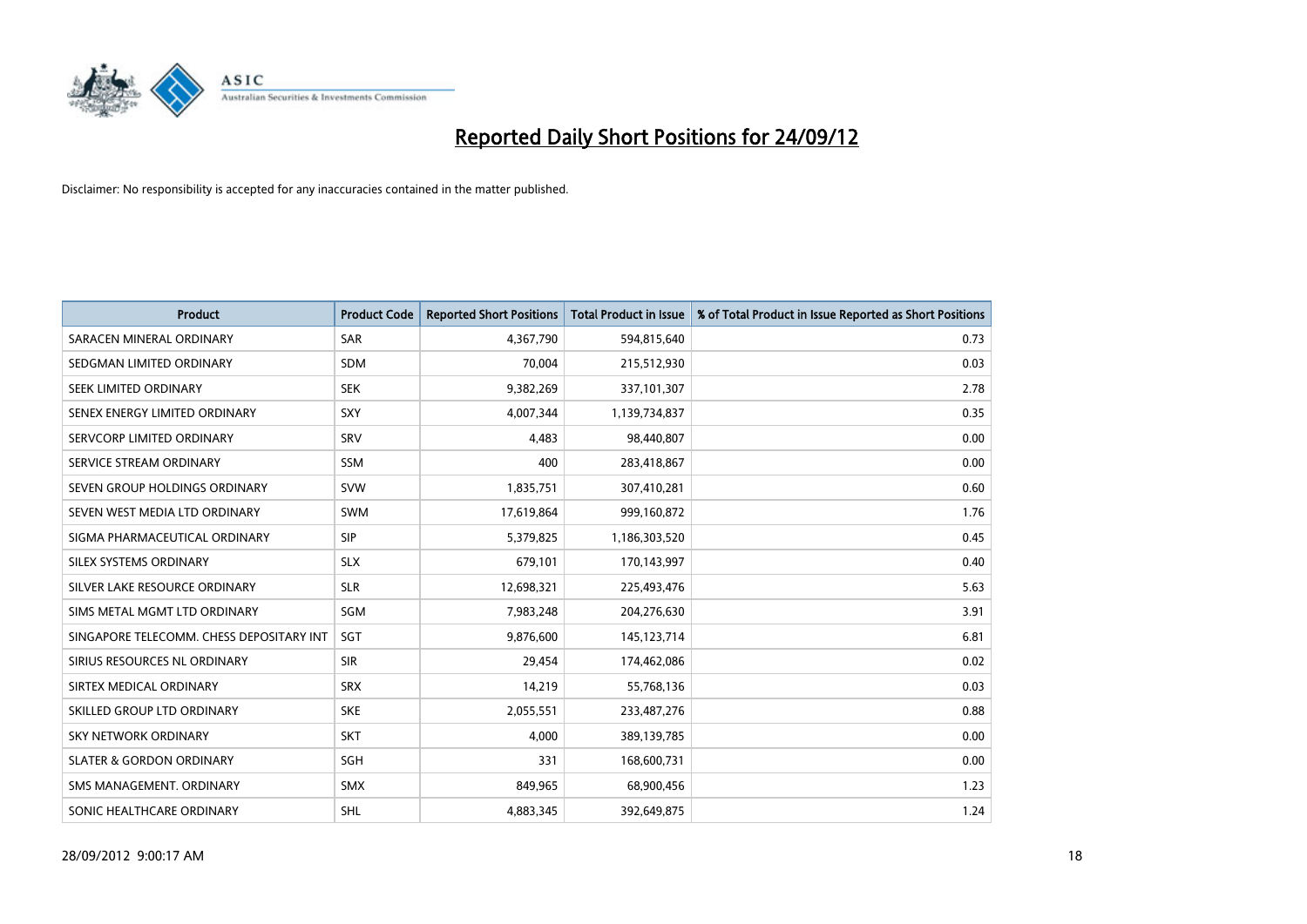

| <b>Product</b>                           | <b>Product Code</b> | <b>Reported Short Positions</b> | <b>Total Product in Issue</b> | % of Total Product in Issue Reported as Short Positions |
|------------------------------------------|---------------------|---------------------------------|-------------------------------|---------------------------------------------------------|
| SOUL PATTINSON (W.H) ORDINARY            | SOL                 | 13,629                          | 239,395,320                   | 0.01                                                    |
| SOUTH BOULDER MINES ORDINARY             | <b>STB</b>          | 90,969                          | 126,732,826                   | 0.07                                                    |
| SP AUSNET STAPLED SECURITIES             | <b>SPN</b>          | 4,174,840                       | 3,339,620,165                 | 0.13                                                    |
| SPARK INFRASTRUCTURE STAPLED NOTE & UNIT | SKI                 | 38,722,563                      | 1,326,734,264                 | 2.92                                                    |
| SPDR 200 FUND ETF UNITS                  | <b>STW</b>          | 3,820                           | 49,359,567                    | 0.01                                                    |
| SPECIALTY FASHION ORDINARY               | <b>SFH</b>          | 2,439,121                       | 192,236,121                   | 1.27                                                    |
| ST BARBARA LIMITED ORDINARY              | <b>SBM</b>          | 7,312,043                       | 488,074,077                   | 1.50                                                    |
| STANMORE COAL LTD ORDINARY               | <b>SMR</b>          | 32,870                          | 179,409,108                   | 0.02                                                    |
| STARPHARMA HOLDINGS ORDINARY             | SPL                 | 3,813,868                       | 283,515,060                   | 1.35                                                    |
| STHN CROSS MEDIA ORDINARY                | <b>SXL</b>          | 20,408,736                      | 704,858,525                   | 2.90                                                    |
| STOCKLAND UNITS/ORD STAPLED              | <b>SGP</b>          | 9,126,741                       | 2,203,157,963                 | 0.41                                                    |
| STRAITS RES LTD. ORDINARY                | SRO                 | 849,546                         | 456,529,474                   | 0.19                                                    |
| STRAITS RES LTD. RTS26-SEP-12 FORUS      | <b>SROR</b>         | 442,280                         | 707,620,685                   | 0.06                                                    |
| <b>STW COMMUNICATIONS ORDINARY</b>       | SGN                 | 166,785                         | 362,798,351                   | 0.05                                                    |
| SUNCORP GROUP LTD ORDINARY               | <b>SUN</b>          | 8,873,423                       | 1,286,600,980                 | 0.69                                                    |
| SUNDANCE ENERGY ORDINARY                 | <b>SEA</b>          | 422,309                         | 277,098,474                   | 0.15                                                    |
| SUNDANCE RESOURCES ORDINARY              | <b>SDL</b>          | 3,103,029                       | 3,049,577,034                 | 0.10                                                    |
| SUNLAND GROUP LTD ORDINARY               | <b>SDG</b>          | 18,391                          | 196,717,811                   | 0.01                                                    |
| SUPER RET REP LTD ORDINARY               | <b>SUL</b>          | 623,217                         | 196,382,811                   | 0.32                                                    |
| SYD AIRPORT STAPLED US PROHIBIT.         | <b>SYD</b>          | 14, 187, 853                    | 1,861,210,782                 | 0.76                                                    |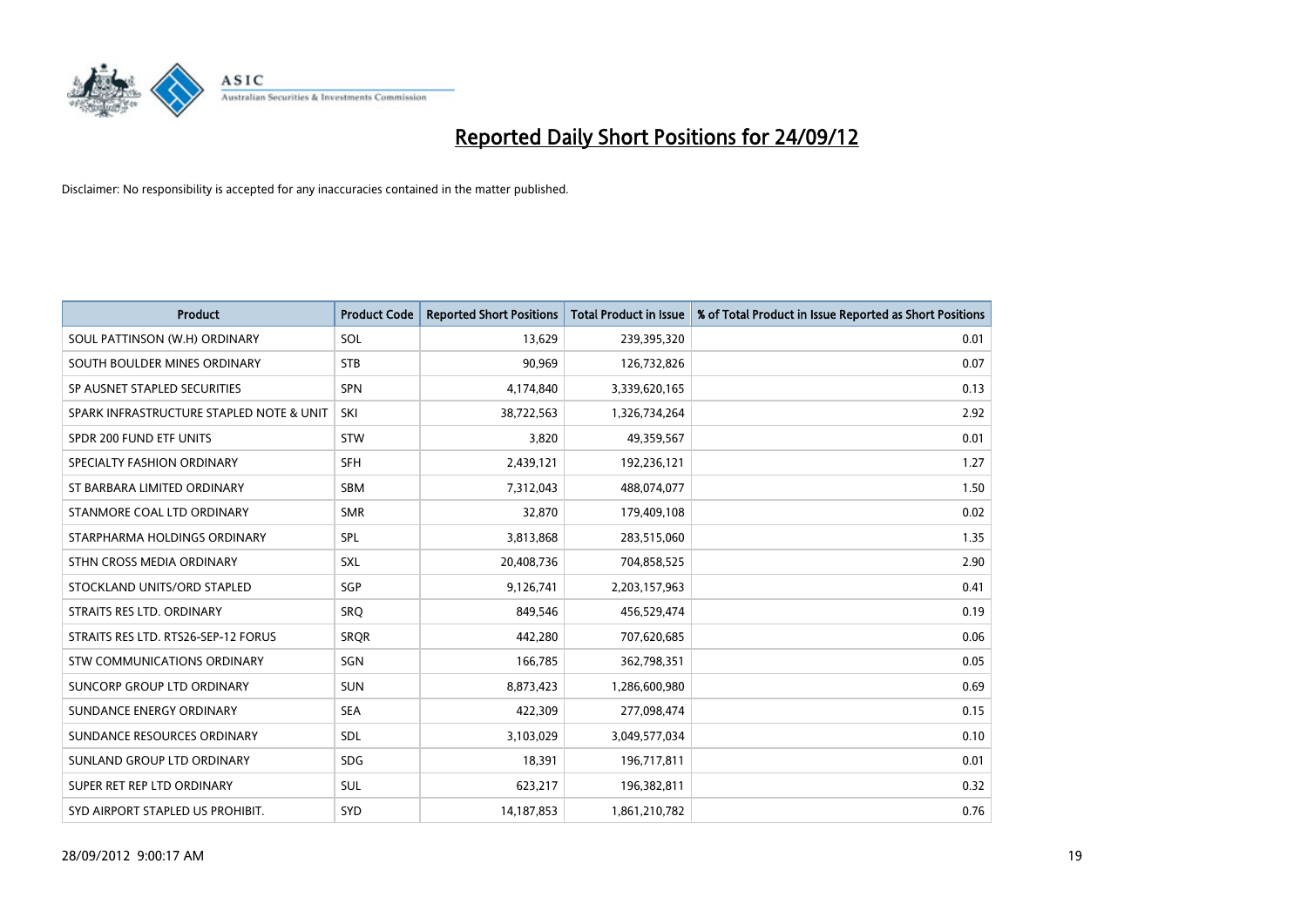

| <b>Product</b>                       | <b>Product Code</b> | <b>Reported Short Positions</b> | <b>Total Product in Issue</b> | % of Total Product in Issue Reported as Short Positions |
|--------------------------------------|---------------------|---------------------------------|-------------------------------|---------------------------------------------------------|
| SYRAH RESOURCES ORDINARY             | <b>SYR</b>          | 32,592                          | 126,723,021                   | 0.03                                                    |
| <b>TABCORP HOLDINGS LTD ORDINARY</b> | <b>TAH</b>          | 10,663,151                      | 730,113,969                   | 1.46                                                    |
| TANAMI GOLD NL ORDINARY              | <b>TAM</b>          | 291,606                         | 261,132,677                   | 0.11                                                    |
| TAP OIL LIMITED ORDINARY             | <b>TAP</b>          | 730,399                         | 241,295,311                   | 0.30                                                    |
| TASSAL GROUP LIMITED ORDINARY        | <b>TGR</b>          | 186,549                         | 146,304,404                   | 0.13                                                    |
| <b>TATTS GROUP LTD ORDINARY</b>      | <b>TTS</b>          | 8,651,399                       | 1,363,158,853                 | 0.63                                                    |
| <b>TECHNOLOGY ONE ORDINARY</b>       | <b>TNE</b>          | 34                              | 305,380,455                   | 0.00                                                    |
| TELECOM CORPORATION ORDINARY         | <b>TEL</b>          | 14,170,359                      | 1,857,638,658                 | 0.76                                                    |
| TELSTRA CORPORATION, ORDINARY        | <b>TLS</b>          | 23,310,818                      | 12,443,074,357                | 0.19                                                    |
| TEN NETWORK HOLDINGS ORDINARY        | <b>TEN</b>          | 92,769,056                      | 1,437,204,873                 | 6.45                                                    |
| TERANGA GOLD CORP CDI 1:1            | <b>TGZ</b>          | 99,090                          | 162,538,320                   | 0.06                                                    |
| <b>TEXON PETROLEUM LTD ORDINARY</b>  | <b>TXN</b>          | 65,515                          | 245,039,848                   | 0.03                                                    |
| TFS CORPORATION LTD ORDINARY         | <b>TFC</b>          |                                 | 279,621,829                   | 0.00                                                    |
| THE REJECT SHOP ORDINARY             | <b>TRS</b>          | 2,644,107                       | 26,092,220                    | 10.13                                                   |
| THORN GROUP LIMITED ORDINARY         | <b>TGA</b>          | 88,567                          | 146,374,703                   | 0.06                                                    |
| TIGER RESOURCES ORDINARY             | <b>TGS</b>          | 2,733,976                       | 673,470,269                   | 0.41                                                    |
| TOLL HOLDINGS LTD ORDINARY           | <b>TOL</b>          | 21,014,123                      | 717,133,875                   | 2.93                                                    |
| TOX FREE SOLUTIONS ORDINARY          | <b>TOX</b>          | 47,002                          | 115,311,608                   | 0.04                                                    |
| TPG TELECOM LIMITED ORDINARY         | <b>TPM</b>          | 2,070,234                       | 793,808,141                   | 0.26                                                    |
| TRADE ME GROUP ORDINARY              | <b>TME</b>          | 142,943                         | 395,745,510                   | 0.04                                                    |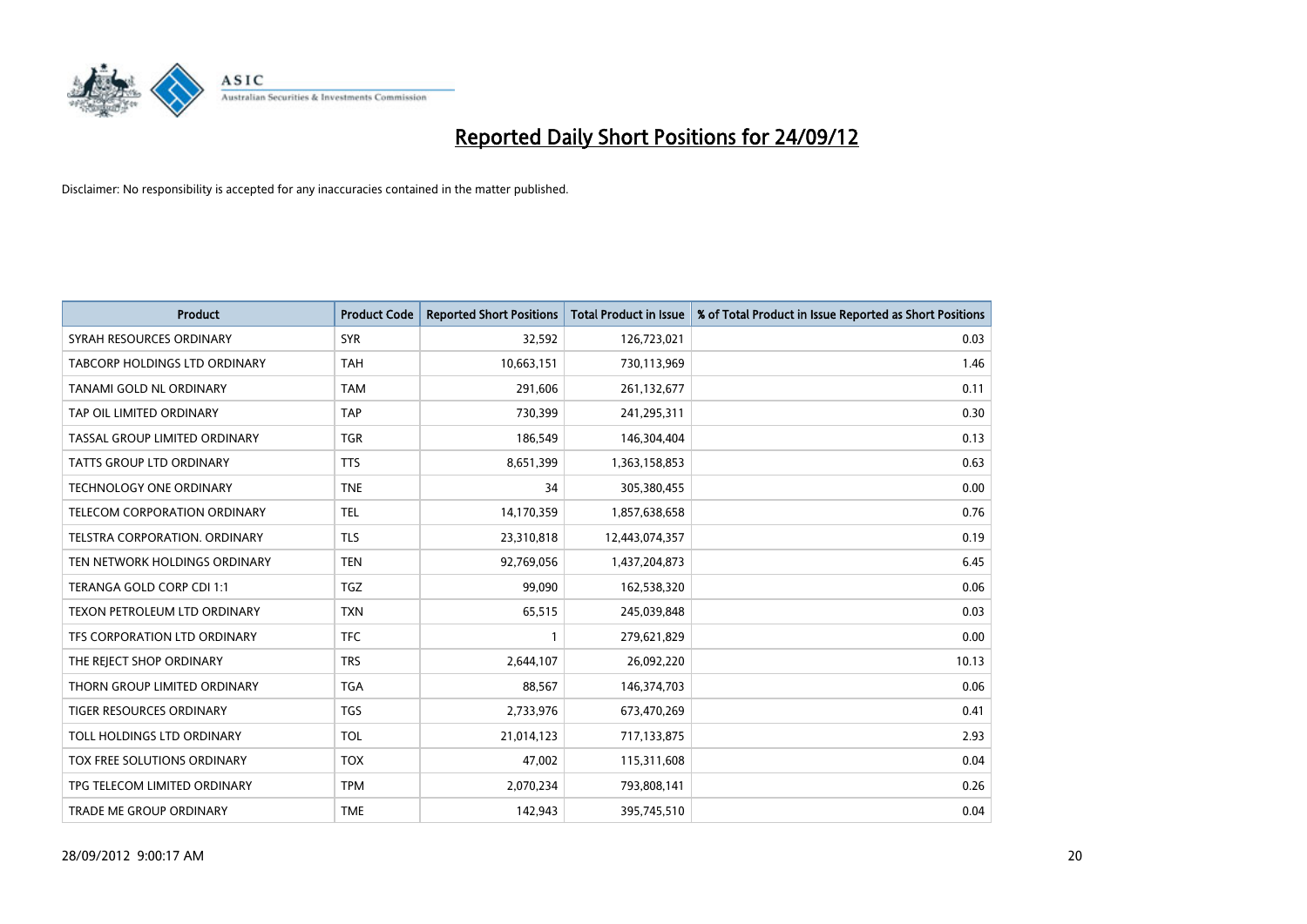

| <b>Product</b>                         | <b>Product Code</b> | <b>Reported Short Positions</b> | <b>Total Product in Issue</b> | % of Total Product in Issue Reported as Short Positions |
|----------------------------------------|---------------------|---------------------------------|-------------------------------|---------------------------------------------------------|
| <b>TRANSFIELD SERVICES ORDINARY</b>    | <b>TSE</b>          | 7,525,089                       | 517,878,468                   | 1.45                                                    |
| TRANSPACIFIC INDUST. ORDINARY          | <b>TPI</b>          | 4,777,865                       | 1,578,528,702                 | 0.30                                                    |
| TRANSURBAN GROUP TRIPLE STAPLED SEC.   | <b>TCL</b>          | 11,049,428                      | 1,461,665,097                 | 0.76                                                    |
| TREASURY WINE ESTATE ORDINARY          | <b>TWE</b>          | 12,543,302                      | 647,227,144                   | 1.94                                                    |
| TROY RESOURCES LTD ORDINARY            | <b>TRY</b>          | 267,884                         | 90,458,649                    | 0.30                                                    |
| UGL LIMITED ORDINARY                   | UGL                 | 6,932,331                       | 166,315,038                   | 4.17                                                    |
| UNILIFE CORPORATION CDI 6:1            | <b>UNS</b>          | 186,635                         | 253,416,456                   | 0.07                                                    |
| UXC LIMITED ORDINARY                   | <b>UXC</b>          | 701,863                         | 305,585,913                   | 0.23                                                    |
| <b>VENTURE MINERALS ORDINARY</b>       | <b>VMS</b>          | 135,674                         | 261,880,138                   | 0.05                                                    |
| <b>VILLAGE ROADSHOW LTD ORDINARY</b>   | <b>VRL</b>          | 10,350                          | 153,256,423                   | 0.01                                                    |
| <b>VIRGIN AUS HLDG LTD ORDINARY</b>    | <b>VAH</b>          | 29,995,097                      | 2,210,197,600                 | 1.36                                                    |
| VITERRA INC CDI 1:1                    | <b>VTA</b>          | 10                              | 68,629,939                    | 0.00                                                    |
| <b>VOCUS COMMS LTD ORDINARY</b>        | <b>VOC</b>          | 32,870                          | 74,359,392                    | 0.04                                                    |
| <b>WATPAC LIMITED ORDINARY</b>         | <b>WTP</b>          | 8,927                           | 184,332,526                   | 0.00                                                    |
| <b>WDS LIMITED ORDINARY</b>            | <b>WDS</b>          | 7                               | 144,740,614                   | 0.00                                                    |
| <b>WESFARMERS LIMITED ORDINARY</b>     | <b>WES</b>          | 30,769,288                      | 1,006,582,930                 | 3.06                                                    |
| WESFARMERS LIMITED PARTIALLY PROTECTED | <b>WESN</b>         | 1,534,232                       | 150,555,880                   | 1.02                                                    |
| WESTERN AREAS NL ORDINARY              | <b>WSA</b>          | 12,006,012                      | 179,735,899                   | 6.68                                                    |
| WESTERN DESERT RES. ORDINARY           | <b>WDR</b>          | 379,249                         | 321,146,029                   | 0.12                                                    |
| WESTFIELD GROUP ORD/UNIT STAPLED SEC   | <b>WDC</b>          | 5,040,807                       | 2,252,921,141                 | 0.22                                                    |